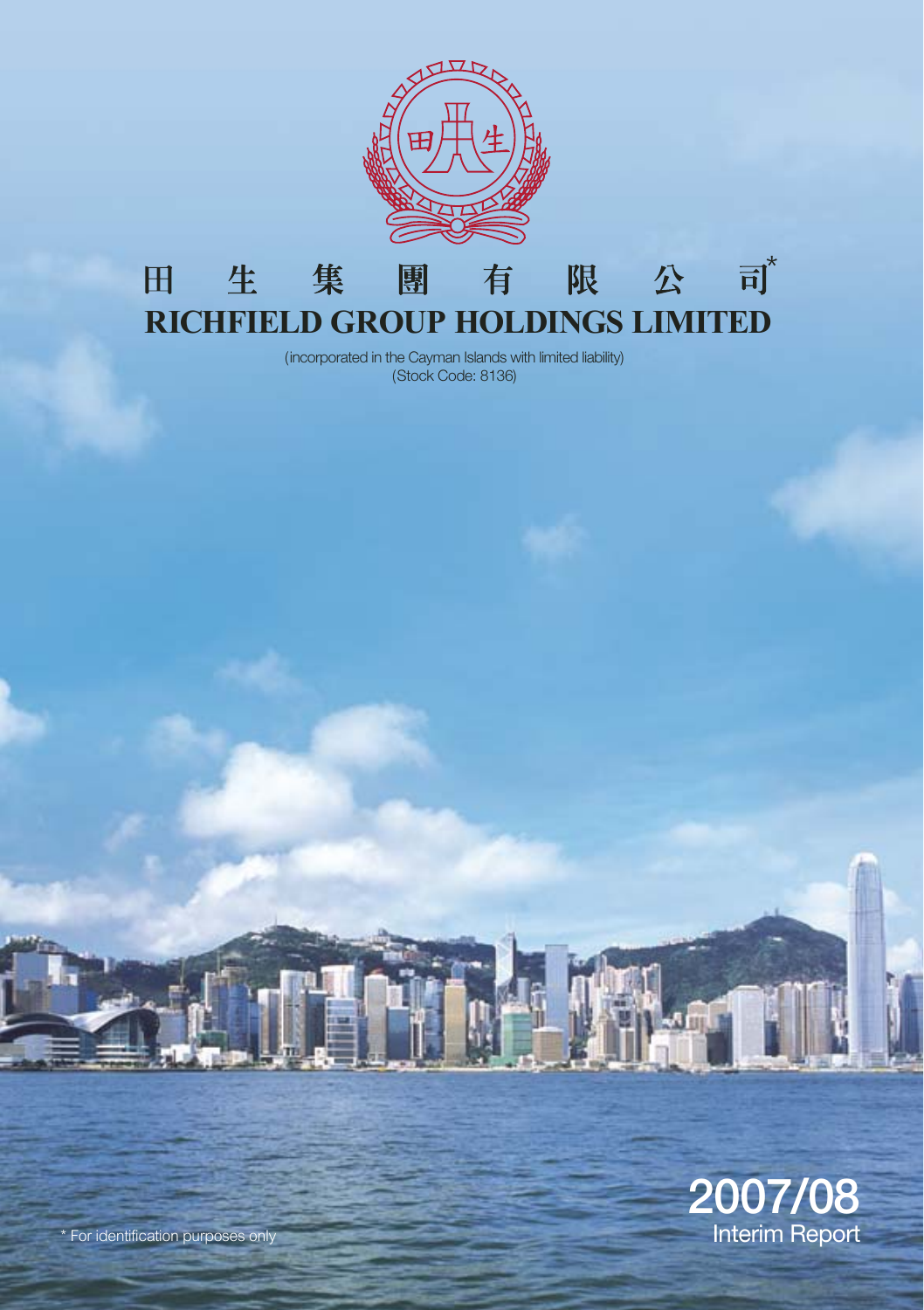#### **CHARACTERISTICS OF THE GROWTH ENTERPRISE MARKET ("GEM") OF THE STOCK EXCHANGE OF HONG KONG LIMITED (THE "STOCK EXCHANGE")**

GEM has been established as a market designed to accommodate companies to which a high investment risk may be attached. In particular, companies may list on GEM with neither a track record of profitability nor any obligation to forecast future profitability. Furthermore, there may be risks arising out of the emerging nature of companies listed on GEM and the business sectors or countries in which the companies operate. Prospective investors should be aware of the potential risks of investing in such companies and should make the decision to invest only after due and careful consideration. The greater risk profile and other characteristics of GEM mean that it is a market more suited to professional and other sophisticated investors.

Given the emerging nature of companies listed on GEM, there is a risk that securities traded on GEM may be more susceptible to high market volatility than securities traded on the Main Board of the Stock Exchange and no assurance is given that there will be a liquid market in the securities traded on GEM.

The principal means of information dissemination on GEM is publication on the Internet website operated by the Stock Exchange. Listed companies are not generally required to issue paid announcements in gazetted newspapers. Accordingly, prospective investors should note that they need to have access to the GEM website in order to obtain up-todate information on GEM-listed issuers.

The Stock Exchange takes no responsibility for the contents of this report, makes no representation as to its accuracy or completeness and expressly disclaims any liability whatsoever for any loss howsoever arising from or in reliance upon the whole or any part of the contents of this report.

This report, for which the directors of Richfield Group Holdings Limited (the "Company") collectively and individually accept full responsibility, includes particulars given in compliance with the Rules Governing the Listing of Securities on GEM of the Stock Exchange (the "GEM Listing Rules") for the purpose of giving information with regard to the Company. The directors of the Company, having made all reasonable enquiries, confirm that, to the best of their knowledge and belief: (1) the information contained in this report is accurate and complete in all material respects and not misleading; (2) there are no other matters the omission of which would make any statement in this report misleading; and (3) all opinions expressed in this report have been arrived at after due and careful consideration and are founded on bases and assumptions that are fair and reasonable.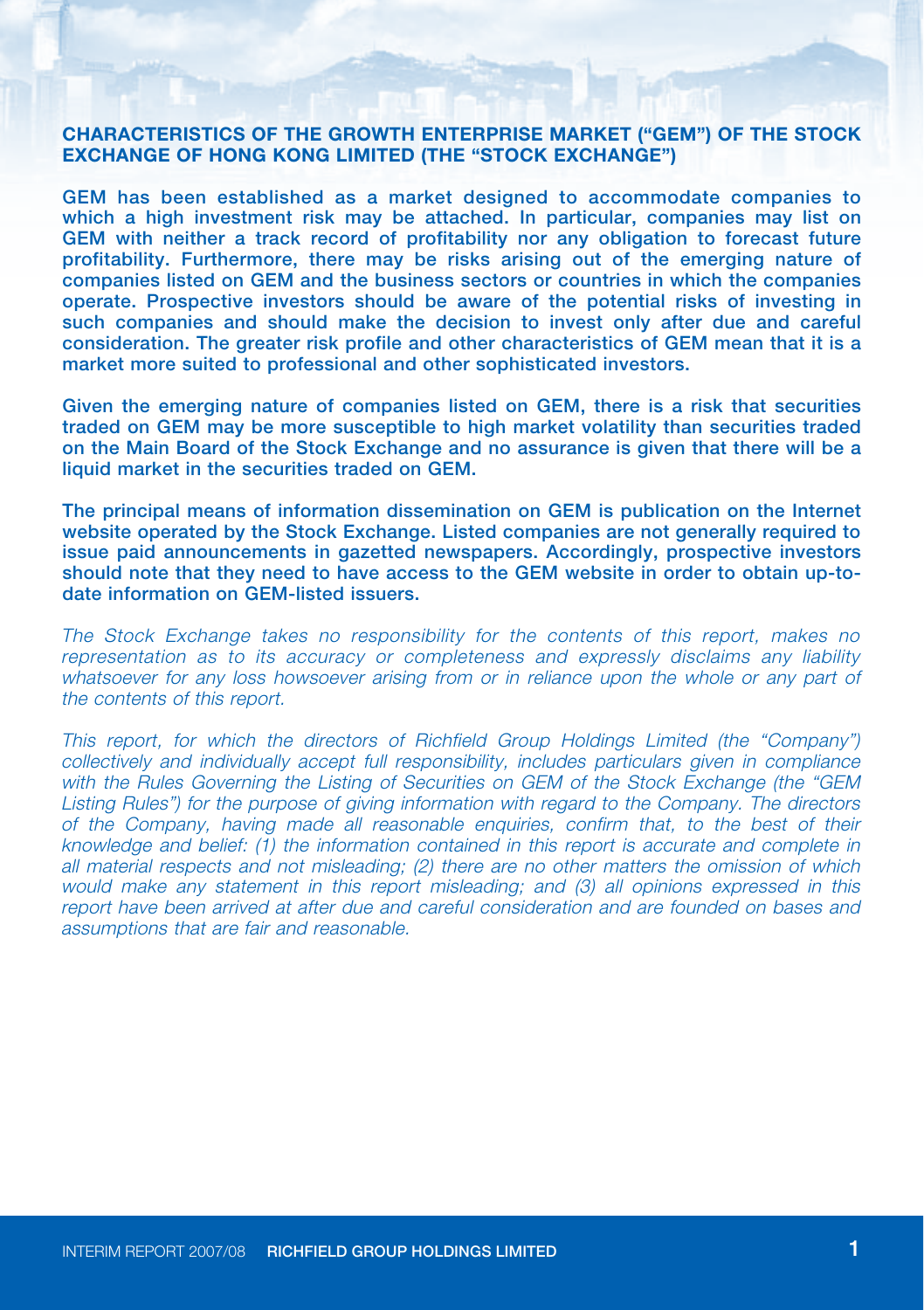## **INTERIM RESULTS**

The board of directors (the "Board") of Richfield Group Holdings Limited (the "Company") herein presents the unaudited consolidated results of the Company and its subsidiaries (collectively referred to as the "Group") for the three months and six months ended 30 September 2007 together with the comparative unaudited figures for the corresponding periods in 2006 as follows:

## **UNAUDITED CONDENSED CONSOLIDATED INCOME STATEMENT**

For the three months and six months ended 30 September 2007

|                                                                            |              |                                        | Six months ended<br>30 September       |                                        | Three months ended<br>30 September     |
|----------------------------------------------------------------------------|--------------|----------------------------------------|----------------------------------------|----------------------------------------|----------------------------------------|
|                                                                            | <b>Notes</b> | 2007<br>(Unaudited)<br><b>HK\$'000</b> | 2006<br>(Unaudited)<br><b>HK\$'000</b> | 2007<br>(Unaudited)<br><b>HK\$'000</b> | 2006<br>(Unaudited)<br><b>HK\$'000</b> |
| <b>TURNOVER</b>                                                            | 4            | 66,724                                 | 25,193                                 | 29,551                                 | 13,220                                 |
| Cost of sales                                                              |              | (40, 246)                              | (13, 209)                              | (16, 809)                              | (7, 210)                               |
| <b>Gross profit</b>                                                        |              | 26,478                                 | 11,984                                 | 12,742                                 | 6,010                                  |
| Other revenue<br>Selling and distribution costs<br>Administrative expenses |              | 1,825<br>(8, 191)<br>(6,008)           | 991<br>(8,851)<br>(5,633)              | 1,448<br>(3, 115)<br>(2,860)           | 833<br>(4,501)<br>(2,928)              |
| <b>OPERATING PROFIT/(LOSS)</b>                                             |              | 14,104                                 | (1,509)                                | 8,215                                  | (586)                                  |
| <b>Finance costs</b>                                                       |              | (5,056)                                | (38)                                   | (3, 438)                               | (16)                                   |
| PROFIT/(LOSS) BEFORE<br><b>INCOME TAX</b>                                  | 5            | 9,048                                  | (1, 547)                               | 4,777                                  | (602)                                  |
| Income tax expense                                                         | 6            | (2,024)                                |                                        | (1,097)                                |                                        |
| PROFIT/(LOSS) FOR THE PERIOD                                               |              | 7,024                                  | (1, 547)                               | 3,680                                  | (602)                                  |
| Attributable to:<br>Equity holders of the Company<br>Minority interests    |              | 7,024                                  | (1, 467)<br>(80)                       | 3,680                                  | (522)<br>(80)                          |
| PROFIT/(LOSS) FOR THE PERIOD                                               |              | 7,024                                  | (1, 547)                               | 3,680                                  | (602)                                  |
| <b>DIVIDENDS</b>                                                           | 7            |                                        |                                        |                                        |                                        |
| <b>EARNINGS/(LOSS) PER SHARE</b>                                           | 8            |                                        |                                        |                                        |                                        |
| <b>Basic</b>                                                               |              | HK0.31 cent                            | $HK(0.25)$ cent                        | HK0.14 cent                            | HK(0.07) cent                          |
| <b>Diluted</b>                                                             |              | N/A                                    | N/A                                    | N/A                                    | N/A                                    |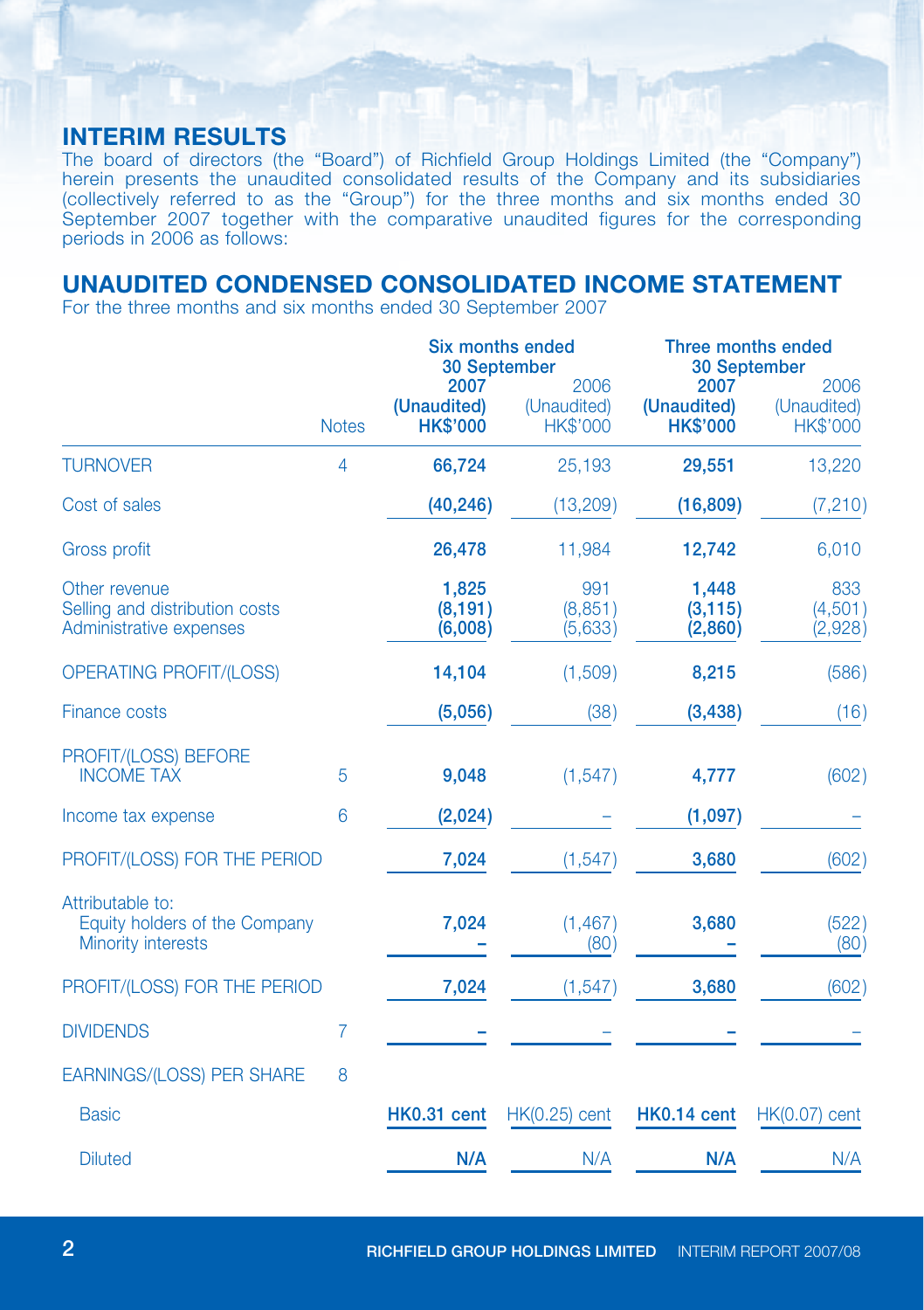# **UNAUDITED CONDENSED CONSOLIDATED BALANCE SHEET**

As at 30 September 2007

|                                                                               |              | As at                          | As at                 |
|-------------------------------------------------------------------------------|--------------|--------------------------------|-----------------------|
|                                                                               |              | <b>30 September</b>            | 31 March              |
|                                                                               |              | 2007                           | 2007                  |
|                                                                               | <b>Notes</b> | (Unaudited)<br><b>HK\$'000</b> | (Audited)<br>HK\$'000 |
| <b>ASSETS AND LIABILITIES</b>                                                 |              |                                |                       |
| Non-current assets                                                            |              |                                |                       |
| Property, plant and equipment                                                 |              | 594                            | 621                   |
| Goodwill                                                                      | 9            | 558,561                        | 3,555                 |
| Rental and sundry deposits                                                    |              | 209                            | 411                   |
|                                                                               |              | 559,364                        | 4,587                 |
| <b>Current assets</b>                                                         |              |                                |                       |
| Inventories                                                                   |              |                                | 1,693                 |
| <b>Trade receivables</b>                                                      | 10           | 5,611                          | 7,665                 |
| Prepayments, deposits and other receivables<br>Financial assets at fair value |              | 2,677                          | 9,634                 |
| through profit or loss                                                        |              |                                | 245                   |
| Cash and bank balances                                                        |              | 286,249                        | 23,141                |
|                                                                               |              | 294,537                        | 42,378                |
| <b>Current liabilities</b>                                                    |              |                                |                       |
| Trade payables                                                                | 11           | 2,107                          | 7,820                 |
| Accrued expenses and other payables                                           |              | 2,590                          | 3,340                 |
| Taxes payable                                                                 |              | 4,560                          | 498                   |
| Other borrowings                                                              |              |                                | 83                    |
|                                                                               |              | 9,257                          | 11,741                |
| Net current assets                                                            |              | 285,280                        | 30,637                |
| <b>Total assets less current liabilities</b>                                  |              | 844,644                        | 35,224                |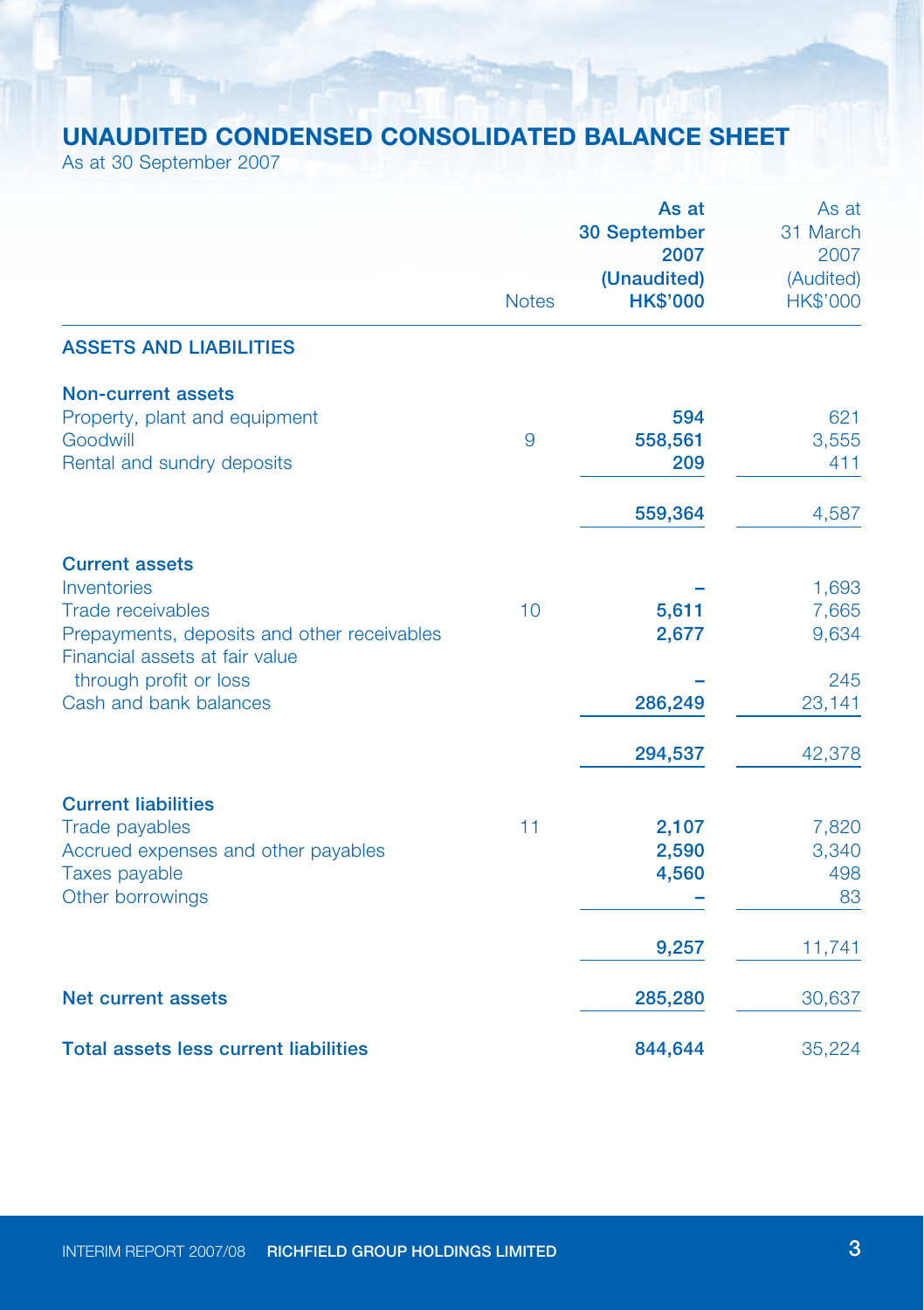|                                       |              | As at                          | As at                        |
|---------------------------------------|--------------|--------------------------------|------------------------------|
|                                       |              | <b>30 September</b>            | 31 March                     |
|                                       |              | 2007                           | 2007                         |
|                                       | <b>Notes</b> | (Unaudited)<br><b>HK\$'000</b> | (Audited)<br><b>HK\$'000</b> |
| <b>Non-current liabilities</b>        |              |                                |                              |
| Promissory notes                      | 12           | 82,424                         |                              |
| Other borrowings                      |              |                                | 500                          |
| <b>Net assets</b>                     |              | 762,220                        | 34,724                       |
| Equity attributable to equity holders |              |                                |                              |
| of the Company                        |              |                                |                              |
| Share capital                         | 13           | 29,285                         | 18,000                       |
| <b>Reserves</b>                       |              | 732,935                        | 16,724                       |
| <b>Total Equity</b>                   |              | 762,220                        | 34,724                       |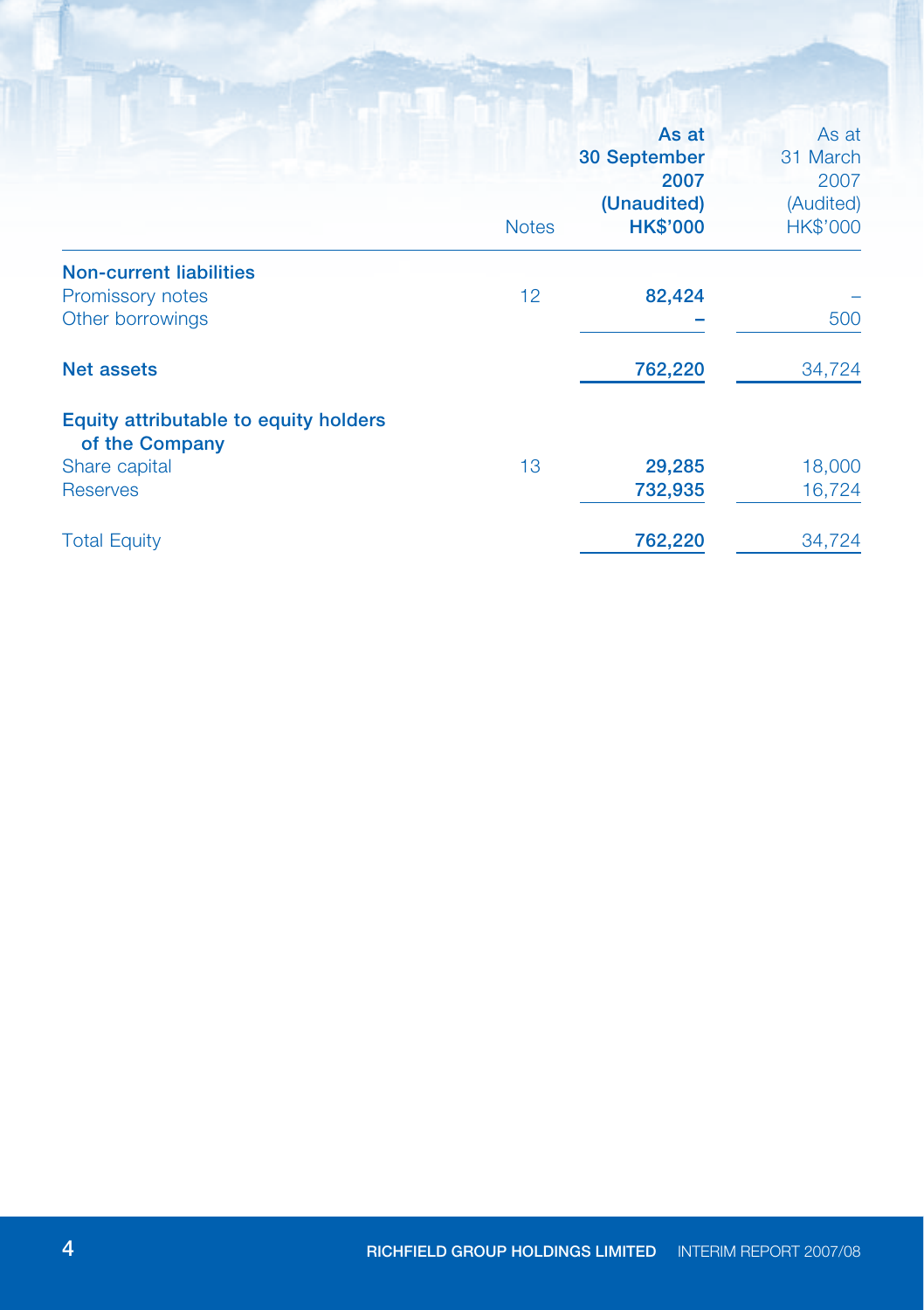# **UNAUDITED CONDENSED CONSOLIDATED CASH FLOW STATEMENT**

|                                                                                | <b>Six months</b><br>ended                             | Six months<br>ended                                    |
|--------------------------------------------------------------------------------|--------------------------------------------------------|--------------------------------------------------------|
|                                                                                | 30 September<br>2007<br>(Unaudited)<br><b>HK\$'000</b> | 30 September<br>2006<br>(Unaudited)<br><b>HK\$'000</b> |
| Net cash inflow/(outflow) from operating activities                            | 16,257                                                 | (8,787)                                                |
| Net cash outflow from investing activities                                     | (14, 952)                                              | (457)                                                  |
| Net cash inflow from financing activities                                      | 261,803                                                | 19,542                                                 |
| NET INCREASE IN CASH AND CASH EQUIVALENTS                                      | 263,108                                                | 10,298                                                 |
| Cash and cash equivalents at beginning of period                               | 23,141                                                 | 3,962                                                  |
| CASH AND CASH EQUIVALENTS AT END OF PERIOD                                     | 286,249                                                | 14,260                                                 |
| ANALYSIS OF BALANCES OF CASH<br>AND CASH EQUIVALENTS<br>Cash and bank balances | 286,249                                                | 14,260                                                 |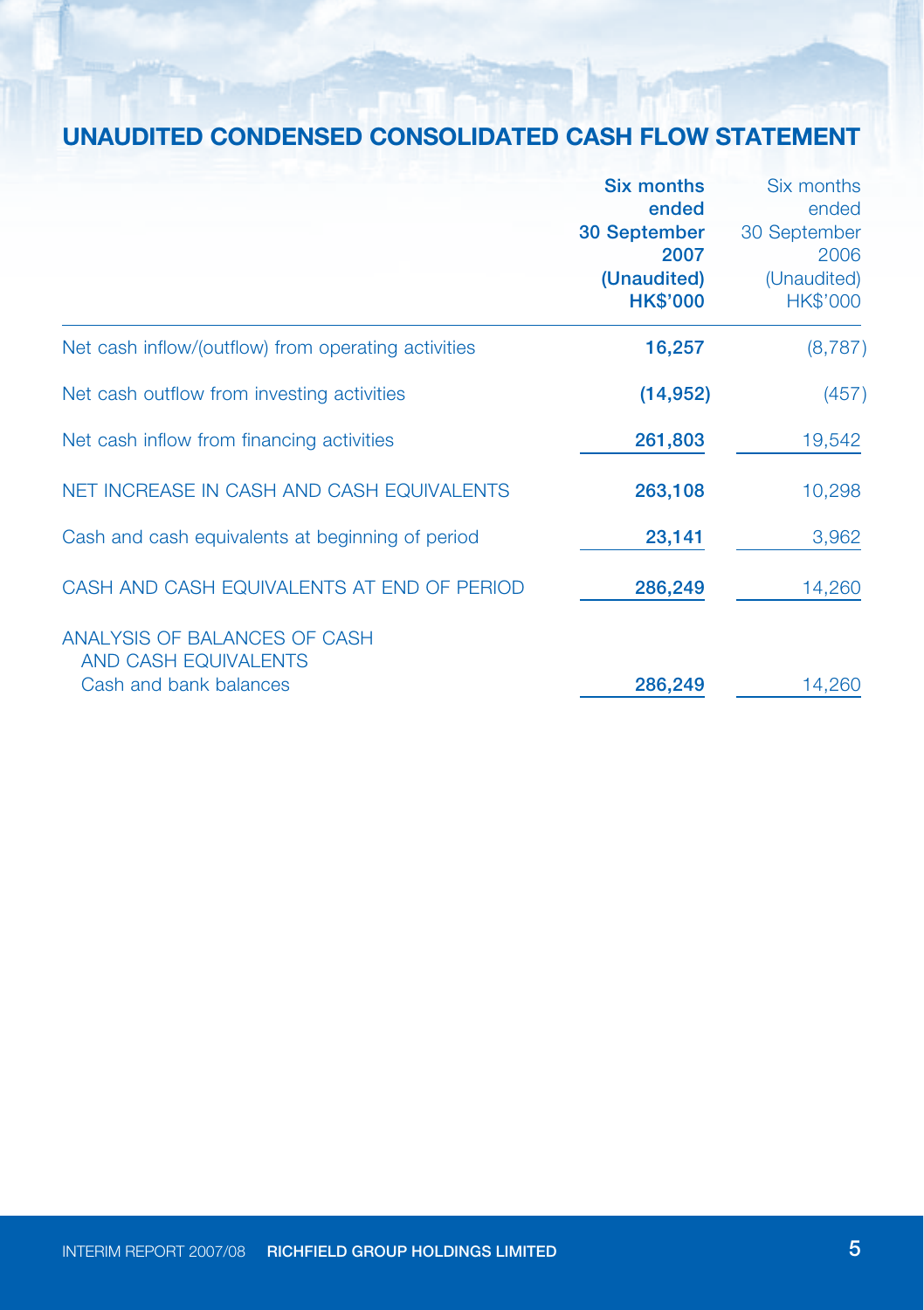## **UNAUDITED CONSOLIDATED STATEMENT OF CHANGES IN EQUITY**

For the six months ended 30 September 2007

|                           | <b>Issued</b>   |                 | Convertible     |                 |                 |                  |                 |
|---------------------------|-----------------|-----------------|-----------------|-----------------|-----------------|------------------|-----------------|
|                           | share           | <b>Share</b>    | bonds           | Accumulated     |                 | <b>Minority</b>  |                 |
|                           | capital         | premium         | equity reserve  | losses          | Total           | <b>interests</b> | Total           |
|                           | (Unaudited)     | (Unaudited)     | (Unaudited)     | (Unaudited)     | (Unaudited)     | (Unaudited)      | (Unaudited)     |
|                           | <b>HK\$'000</b> | <b>HK\$'000</b> | <b>HK\$'000</b> | <b>HK\$'000</b> | <b>HK\$'000</b> | <b>HK\$'000</b>  | <b>HK\$'000</b> |
| At 1 April 2006           | 4.605           | 14.918          |                 | (11, 255)       | 8,268           | 80               | 8,348           |
| Issue of new shares       | 2,493           | 12,465          |                 |                 | 14,958          |                  | 14,958          |
| <b>Issuing costs</b>      |                 | (1, 153)        |                 |                 | (1, 153)        |                  | (1, 153)        |
| Exercise of share options | 381             | 5,829           |                 |                 | 6.210           |                  | 6,210           |
| Net loss for the period   |                 |                 |                 | (1, 467)        | (1, 467)        | (80)             | (1, 547)        |
| At 30 September 2006      | 7,479           | 32,059          |                 | (12, 722)       | 26,816          |                  | 26,816          |

|                                         | <b>Issued</b>   |                 | <b>Convertible</b>     |                 |                 |                 |                 |
|-----------------------------------------|-----------------|-----------------|------------------------|-----------------|-----------------|-----------------|-----------------|
|                                         | share           | <b>Share</b>    | bonds                  | Accumulated     |                 | <b>Minority</b> |                 |
|                                         | capital         |                 | premium equity reserve | losses          | Total           | interests       | <b>Total</b>    |
|                                         | (Unaudited)     | (Unaudited)     | (Unaudited)            | (Unaudited)     | (Unaudited)     | (Unaudited)     | (Unaudited)     |
|                                         | <b>HK\$'000</b> | <b>HK\$'000</b> | <b>HK\$'000</b>        | <b>HK\$'000</b> | <b>HK\$'000</b> | <b>HK\$'000</b> | <b>HK\$'000</b> |
| At 1 April 2007                         | 18,000          | 39,632          |                        | (22,908)        | 34,724          |                 | 34,724          |
| Issue of convertible bonds              |                 |                 | 149,101                |                 | 149,101         |                 | 149,101         |
| Full conversion of<br>convertible bonds |                 |                 |                        |                 |                 |                 |                 |
| (Note $12$ )                            | 7,600           | 450,986         | (149, 101)             |                 | 309,485         |                 | 309,485         |
| <b>Issue of new shares</b>              | 3,685           | 265,320         |                        |                 | 269,005         |                 | 269,005         |
| <b>Issuing costs</b>                    |                 | (7, 119)        | -                      |                 | (7, 119)        |                 | (7, 119)        |
| Net profit for the period               |                 |                 |                        | 7,024           | 7,024           |                 | 7,024           |
| At 30 September 2007                    | 29,285          | 748,819         |                        | (15, 884)       | 762,220         |                 | 762,220         |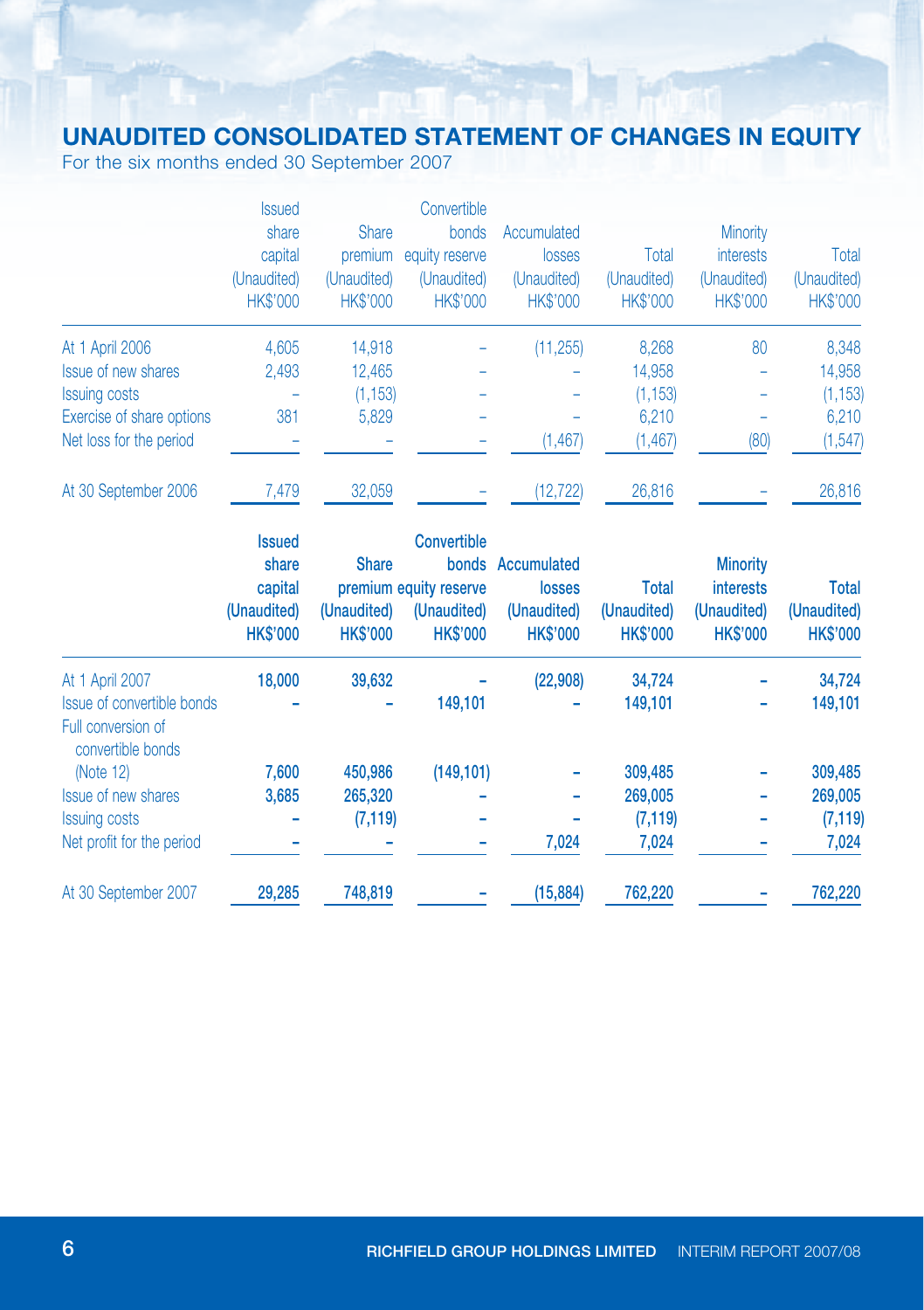### **NOTES TO CONSOLIDATED FINANCIAL STATEMENTS**

#### **1. GENERAL INFORMATION**

Richfield Group Holdings Limited (the "Company") was incorporated in the Cayman Islands on 10 January 2002 as an exempted company with limited liability under the Companies Law (2001 Second Revision) of the Cayman Islands. The address of its registered office is Cricket Square, Hutchins Drive, P.O. Box 2681, Grand Cayman KY1-1111, Cayman Islands and its principal place of business is Unit 1209, 12th Floor, Silvercord Tower 2, 30 Canton Road, Tsim Sha Tsui, Hong Kong. The Company's shares are listed on the Growth Enterprise Market ("GEM") of The Stock Exchange of Hong Kong Limited (the "Stock Exchange").

Pursuant to a special resolution passed on 26 July 2007 at an annual general meeting, the Company's name was proposed to be changed from Maxitech International Holdings Limited (Chinese translation being 全美國際集團有限公司, for identification purpose only) to Richfield Group Holdings Limited (Chinese translation being 田生集團有限公司, for identification purpose only). The change of name of the Company was approved by the Registrar of Companies in the Cayman Islands and Hong Kong on 10 August and 29 August 2007, respectively.

The principal activity of the Company is investment holding. The subsidiaries (together with the Company referred to as the "Group") are principally engaged in the provision of property brokerage services, carrying out schemes for property consolidation, assembly and redevelopment, property trading in Hong Kong, the trading of recycled computers and the retail and wholesale of bags and accessories.

#### **2. BASIS OF PREPARATION**

The unaudited consolidated results have been prepared in accordance with Hong Kong Financial Reporting Standards ("HKFRSs") which collective term includes all applicable individual Hong Kong Financial Reporting Standards ("HKFRS"), Hong Kong Accounting Standards ("HKAS") and Interpretations issued by the Hong Kong Institute of Certified Public Accountants ("HKICPA"). The interim report also includes the applicable disclosure requirements of the Hong Kong Companies Ordinance and the Rules Governing the Listing of Securities on the GEM of the Stock Exchange ("GEM Listing Rules"). The unaudited consolidated results have been prepared under the historical convention.

The accounting policies adopted in the preparation of the unaudited consolidated results are consistent with those used in the annual financial statements of the Group for the year ended 31 March 2007 except for those mentioned in the note 3 "Principal Accounting Policies" below.

All significant transactions and balances within the Group have been eliminated on consolidation.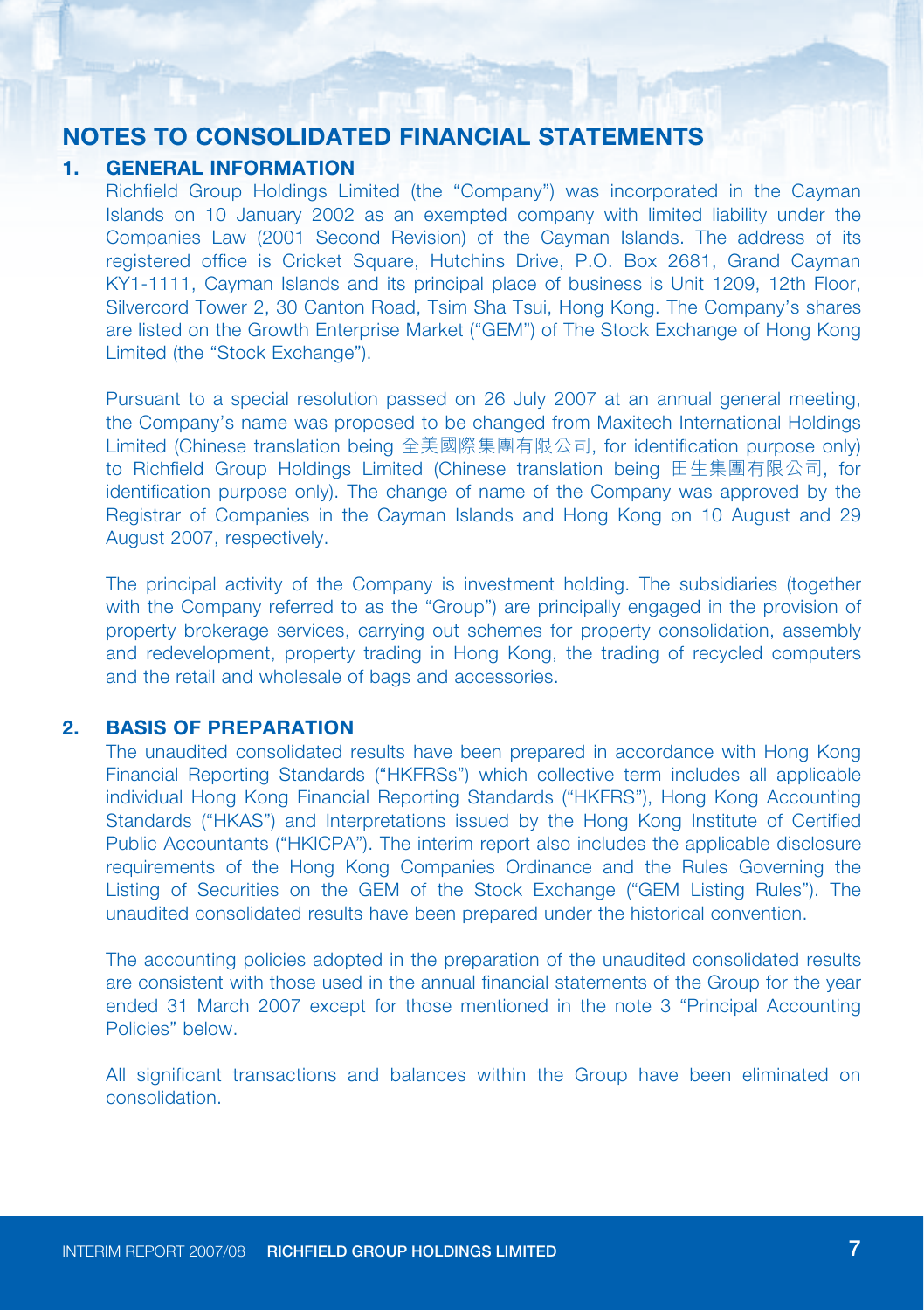### **3. PRINCIPAL ACCOUNTING POLICIES**

In the current interim period, the Group has applied, for the first time, a number of new standards, amendments and interpretations (new "HKFRSs") issued by the HKICPA, which are effective for accounting periods beginning either on or after 1 April 2007. The adoption of the new HKFRSs had no material effect on how the results for the current or prior accounting periods have been prepared and presented. Accordingly, no prior period adjustment has been required.

#### i. New or amended HKFRSs that have been issued but are not yet effective

The Group has not early adopted the following HKFRSs that have been issued but are not yet effective. The directors of the Company are currently assessing the impact of these HKFRSs but are not yet in a position to state whether they would have material financial impact on the Group's financial statements.

| <b>HKAS 23 (Revised)</b>    | Borrowing Cost <sup>1</sup>                     |
|-----------------------------|-------------------------------------------------|
| <b>HKFRS 8</b>              | Operating Segments <sup>1</sup>                 |
| HK(IFRIC)-Interpretation 12 | Service Concession Arrangements <sup>2</sup>    |
| HK(IFRIC)-Interpretation 13 | Customer Loyalty Programmes <sup>3</sup>        |
| HK(IFRIC)-Interpretation 14 | HKAS 19 - The Limit on a Defined Benefit Asset, |
|                             | Minimum Funding Requirements and                |
|                             | their Interaction <sup>2</sup>                  |

Notes:

- 1 Effective for annual periods beginning on or after 1 January 2009
- 2 Effective for annual periods beginning on or after 1 January 2008
- 3 Effective for annual periods beginning on or after 1 July 2008

#### ii. Convertible bonds

Convertible bonds that can be converted to equity share capital at the option of the holder, where the number of shares that would be issued on conversion and the value of the consideration that would be received at that time do not vary, are accounted for as compound financial instruments which contain both a liability component and an equity component.

Convertible bonds issued by the Company that contain both financial liability and equity components are classified separately into respective liability and equity components on initial recognition. On initial recognition, the fair value of the liability component is determined using the prevailing market interest rate for similar non-convertible debts. The difference between the proceeds of the issue of the convertible bonds and the fair value assigned to the liability component, representing the call option for conversion of the bond into equity, is included in equity as convertible bond equity reserve.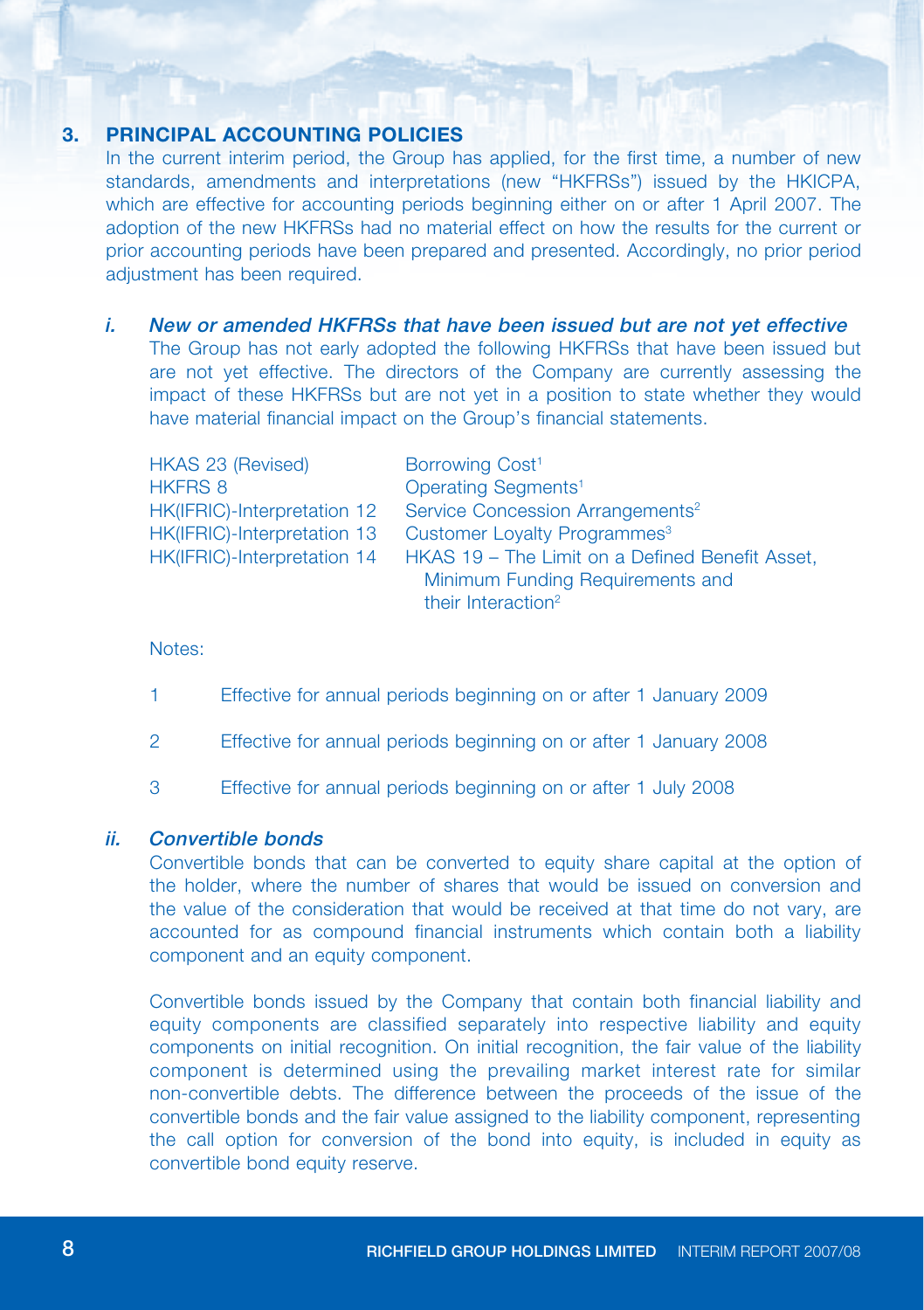The liability component is subsequently carried at amortised cost using the effective interest method. The equity component will remain in equity until conversion or redemption of the bond.

When the bond is converted, the convertible bond equity reserve and the carrying value of the liability component at the time of conversion, is transferred to share capital and share premium as consideration for the shares issued. If the bond is redeemed, the convertible bond equity reserve is released directly to retained profits.

#### iii. Promissory notes

Promissory notes are recognised initially at their fair value and subsequently measured at amortised cost, using the effective interest method.

#### iv. Revenue recognition

Agency fee revenue from property assembly and brokerage are recognised when the services are rendered and the entitlement to the income becomes unconditional or irrevocable.

#### **4. TURNOVER AND SEGMENT INFORMATION**

Turnover represents the aggregate of the net invoiced value of services rendered on property brokerage and assembly and goods sold, after allowances for returns and trade discounts.

The Group's operating businesses are structured and managed separately, according to the nature of their operations and the products and services they provided. Each of the Group's business segments represents a strategic business unit that offers products and services which are subject to risks and returns that are different from those of other business segments. Details of the business segments are summarised as follows:

- (a) the property assembly and brokerage segment represents the provision of property brokerage services, carrying out of schemes for property consolidation, assembly and redevelopment and property trading;
- (b) the trading segment represents the trading of recycled computers;
- (c) the wholesale segment represents the selling of bags and accessories via agents and distributors;
- (d) the retail segment represents the selling of bags and accessories via retail shops and department store counters; and
- (e) the corporate segment represents investment holding.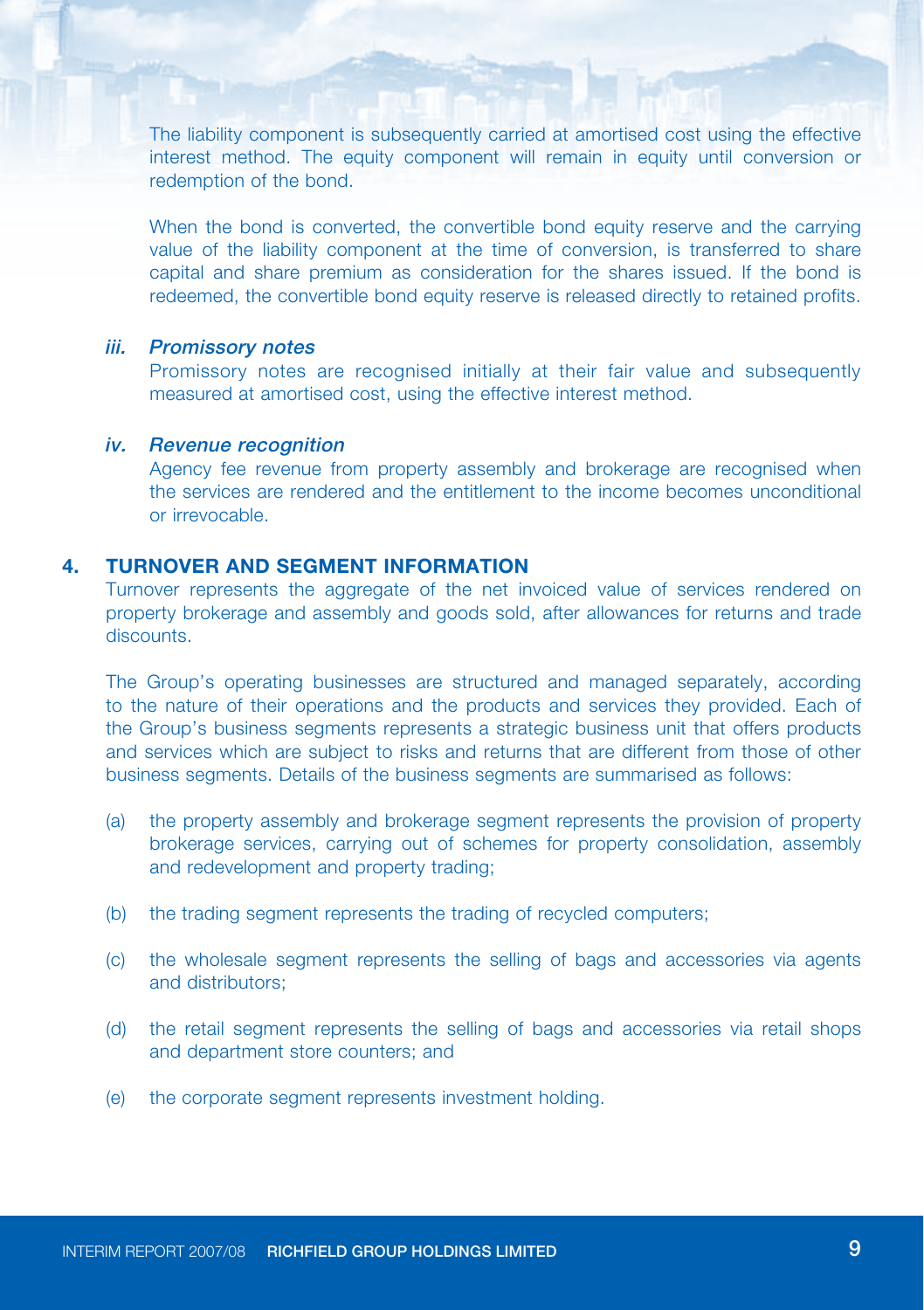## (i) Business segments

The following tables present revenue, results and certain assets, liabilities and expenditure information for the Group's business segments.

|                                                        | Six months ended 30 September                                     |                                                                                                                                                                                |                 |                 |                        |                 |                 |                 |                 |                           |                  |                              |  |
|--------------------------------------------------------|-------------------------------------------------------------------|--------------------------------------------------------------------------------------------------------------------------------------------------------------------------------|-----------------|-----------------|------------------------|-----------------|-----------------|-----------------|-----------------|---------------------------|------------------|------------------------------|--|
|                                                        | Property assembly<br><b>Trading</b><br>and brokerage<br>Wholesale |                                                                                                                                                                                |                 |                 |                        |                 |                 |                 |                 |                           |                  |                              |  |
|                                                        | 2007                                                              | 2006                                                                                                                                                                           | 2007            | 2006            | Retail<br>2007<br>2006 |                 | 2007            | 2006            |                 | Corporate<br>2006<br>2007 |                  | Consolidated<br>2007<br>2006 |  |
|                                                        | <b>HK\$'000</b>                                                   | (Unaudited) (Unaudited) (Unaudited) (Unaudited) (Unaudited) (Unaudited) (Unaudited) (Unaudited) (Unaudited) (Unaudited) (Unaudited) (Unaudited) (Unaudited)<br><b>HK\$'000</b> | <b>HK\$'000</b> | <b>HK\$'000</b> | <b>HK\$'000</b>        | <b>HK\$'000</b> | <b>HK\$'000</b> | <b>HK\$'000</b> | <b>HK\$'000</b> | <b>HK\$'000</b>           | <b>HKS'000</b>   | <b>HK\$'000</b>              |  |
| Segment revenue:<br>Turnover for external<br>customers | 20,481                                                            |                                                                                                                                                                                | 23,330          |                 | 15,425                 | 15,348          | 7,488           | 9,845           |                 |                           | 66,724           | 25,193                       |  |
|                                                        |                                                                   |                                                                                                                                                                                |                 | ÷               |                        |                 |                 |                 |                 |                           |                  |                              |  |
| Segment results                                        | 13,727                                                            |                                                                                                                                                                                | 112             |                 | (274)                  | 1,161           | 167             | 1,486           |                 | (4, 156)                  | 13,732           | (1,509)                      |  |
| Unallocated cost and income                            |                                                                   |                                                                                                                                                                                |                 |                 |                        |                 |                 |                 |                 |                           | 372              | - 1                          |  |
| Operating profit/(loss)                                |                                                                   |                                                                                                                                                                                |                 |                 |                        |                 |                 |                 |                 |                           | 14,104           | (1,509)                      |  |
| <b>Finance costs</b>                                   |                                                                   |                                                                                                                                                                                |                 |                 |                        |                 |                 |                 |                 |                           | (5,056)          | (38)                         |  |
| Profit/(Loss) before income tax<br>Income tax expense  |                                                                   |                                                                                                                                                                                |                 |                 |                        |                 |                 |                 |                 |                           | 9,048<br>(2,024) | (1, 547)<br>Î,               |  |
| Profit/(loss) for the period                           |                                                                   |                                                                                                                                                                                |                 |                 |                        |                 |                 |                 |                 |                           | 7,024            | (1,547)                      |  |
| <b>Balance Sheet</b>                                   |                                                                   |                                                                                                                                                                                |                 |                 |                        |                 |                 |                 |                 |                           |                  |                              |  |
| <b>ASSETS</b><br>Segment assets                        | 576,325                                                           |                                                                                                                                                                                | 9,330           |                 |                        | 735             | 383             | 6,253           |                 | 28,386                    | 586,038          | 35,374                       |  |
| <b>Unallocated assets</b>                              |                                                                   |                                                                                                                                                                                |                 |                 |                        |                 |                 |                 |                 |                           | 267,863          |                              |  |
| <b>Total assets</b>                                    |                                                                   |                                                                                                                                                                                |                 |                 |                        |                 |                 |                 |                 |                           | 853,901          | 35,374                       |  |
| <b>LIABILITIES</b><br><b>Segment liabilities</b>       | 6,579                                                             |                                                                                                                                                                                | 1,430           |                 |                        |                 | 940             | 6,023           |                 | 2,535                     | 8,949            | 8,558                        |  |
| <b>Unallocated liabilities</b>                         |                                                                   |                                                                                                                                                                                |                 |                 |                        |                 |                 |                 |                 |                           | 82,732           |                              |  |
| <b>Total liabilities</b>                               |                                                                   |                                                                                                                                                                                |                 |                 |                        |                 |                 |                 |                 |                           | 91,681           | 8,558                        |  |
| Other segment information:<br>Depreciation             | 47                                                                |                                                                                                                                                                                | 3               |                 | 210                    | 280             |                 | 240             |                 | $\overline{2}$            | 260              | 522                          |  |
| Capital expenditure                                    | 324                                                               |                                                                                                                                                                                | 42              |                 |                        | 329             |                 |                 |                 |                           | 366              | 329                          |  |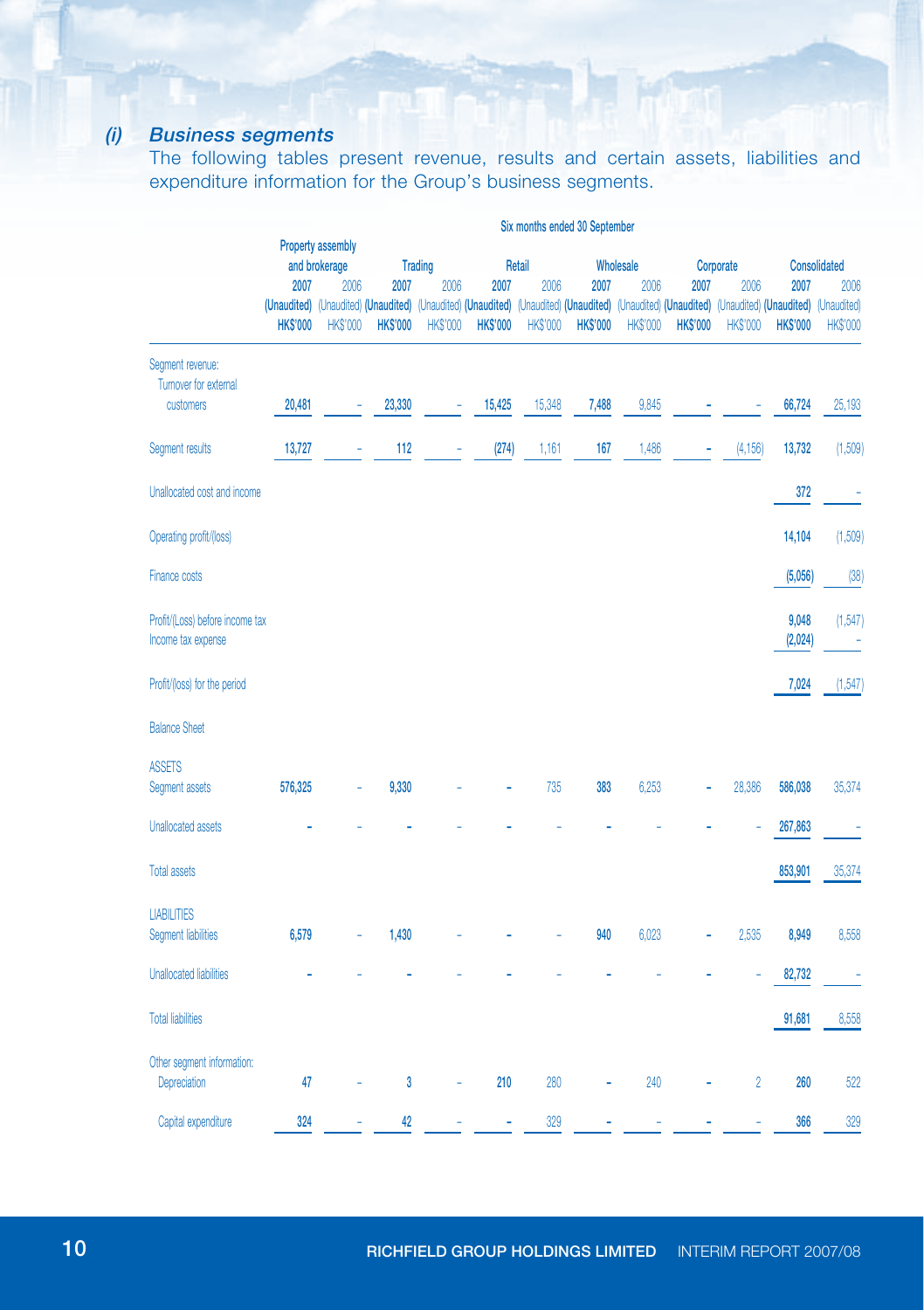#### (ii) Geographical segments

The following table presents revenue, certain assets and expenditure information for the Group's geographical segments.

|                                                        | Six months ended 30 September                                                                                                                          |                         |                        |                         |                        |                         |                         |                         |                         |                         |                         |                         |                                                                                                                                                                                                                |                         |
|--------------------------------------------------------|--------------------------------------------------------------------------------------------------------------------------------------------------------|-------------------------|------------------------|-------------------------|------------------------|-------------------------|-------------------------|-------------------------|-------------------------|-------------------------|-------------------------|-------------------------|----------------------------------------------------------------------------------------------------------------------------------------------------------------------------------------------------------------|-------------------------|
|                                                        | People's Republic<br>of China ("PRC")<br>(not including<br>Hong Kong)<br><b>Hong Kong</b><br>Other<br><b>Unallocated</b><br><b>Taiwan</b><br>Singapore |                         |                        |                         |                        |                         |                         |                         |                         | Consolidated            |                         |                         |                                                                                                                                                                                                                |                         |
|                                                        | 2007<br><b>HKS'000</b>                                                                                                                                 | 2006<br><b>HK\$'000</b> | 2007<br><b>HKS'000</b> | 2006<br><b>HK\$'000</b> | 2007<br><b>HKS'000</b> | 2006<br><b>HK\$'000</b> | 2007<br><b>HK\$'000</b> | 2006<br><b>HK\$'000</b> | 2007<br><b>HK\$'000</b> | 2006<br><b>HK\$'000</b> | 2007<br><b>HK\$'000</b> | 2006<br><b>HK\$'000</b> | 2007<br>(Unaudited) (Unaudited) (Unaudited) (Unaudited) (Unaudited) (Unaudited) (Unaudited) (Unaudited) (Unaudited) (Unaudited) (Unaudited) (Unaudited) (Unaudited) (Unaudited) (Unaudited)<br><b>HK\$'000</b> | 2006<br><b>HK\$'000</b> |
| Segment revenue:<br>Turnover for external<br>customers | 60,873                                                                                                                                                 | 19,600                  | 3,317                  | 3,113                   | 785                    | 1,062                   | 845                     | 1,231                   | 904                     | 187                     |                         |                         | 66,724                                                                                                                                                                                                         | 25,193                  |
| Other segment information:<br>Segment assets           | 586,038                                                                                                                                                | 34,365                  |                        |                         |                        | 1.009                   |                         |                         |                         |                         | 267,863                 |                         | 853,901                                                                                                                                                                                                        | 35,374                  |
| Capital expenditure                                    | 366                                                                                                                                                    | 329                     |                        |                         |                        |                         |                         |                         |                         |                         |                         |                         | 366                                                                                                                                                                                                            | 329                     |

### **5. PROFIT/(LOSS) BEFORE INCOME TAX**

The Group's profit/(loss) before income tax is arrived at after charging the following:

|                                                                                                                                                                   | Six months ended<br>30 September       |                                        | Three months ended<br>30 September     |                                        |  |
|-------------------------------------------------------------------------------------------------------------------------------------------------------------------|----------------------------------------|----------------------------------------|----------------------------------------|----------------------------------------|--|
|                                                                                                                                                                   | 2007<br>(Unaudited)<br><b>HK\$'000</b> | 2006<br>(Unaudited)<br><b>HK\$'000</b> | 2007<br>(Unaudited)<br><b>HK\$'000</b> | 2006<br>(Unaudited)<br><b>HK\$'000</b> |  |
| Effective interest expense on convertible bonds<br>Effective interest expense on promissory notes<br>Interest on overdrafts and bank loans<br><b>Depreciation</b> | 2,586<br>2,468<br>260                  | 38<br>522                              | 1,453<br>1,868<br>124                  | 16<br>132                              |  |

## **6. INCOME TAX EXPENSE**

Hong Kong profits tax has been provided at the rate of 17.5% (three and six months ended 30 September 2006: Nil) on the estimated assessable profit arising in Hong Kong for the current period. Taxes on profits assessable in other jurisdictions have been calculated at the rates of tax prevailing in the places in which the Group operates, based on existing legislation, interpretation and practices in respect thereof.

Deferred tax had not been provided for the Group because the Group had no significant temporary differences at the balance sheet date (30 September 2006: Nil).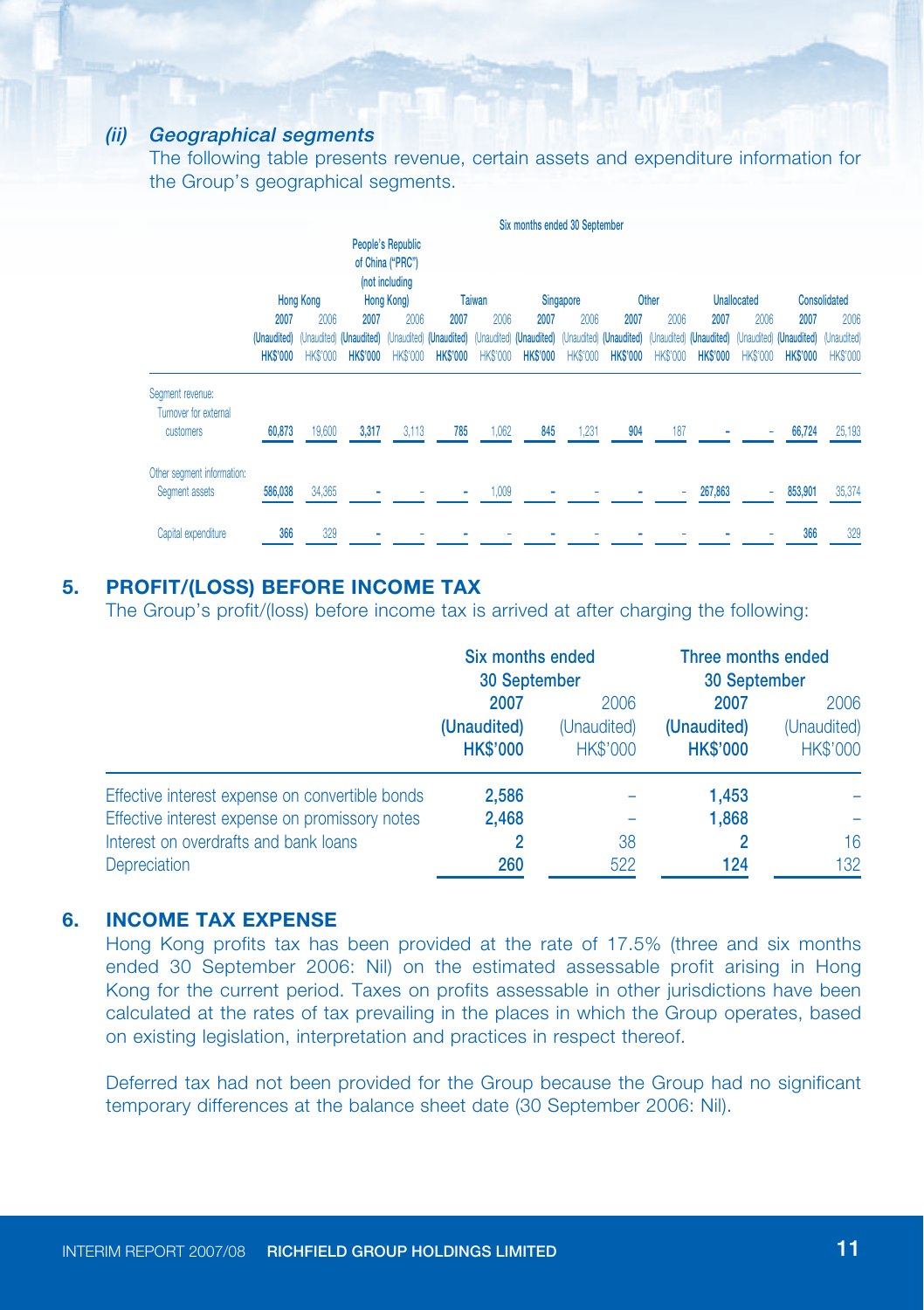#### **7. DIVIDENDS**

The Board does not recommend the payment of an interim dividend for the six months ended 30 September 2007 (six months ended 30 September 2006: Nil).

#### **8. EARNINGS/(LOSS) PER SHARE**

The calculations of basic earnings per share for the three and six months ended 30 September 2007 are based on the unaudited consolidated net profit attributable to equity holders for the three and six months ended 30 September 2007 of approximately HK\$3,680,000 and HK\$7,024,000 respectively (three and six months ended 30 September 2006; net loss attributable to equity holders of approximately HK\$522,000 and HK\$1,467,000 respectively) and on the weighted average number of 2,604,423,913 and 2,274,081,967 shares during the three and six months ended 30 September 2007 (three and six months ended 30 September 2006: 718,098,152 shares and 597,499,967 respectively).

Diluted earnings/(loss) per share for the three and six months ended 30 September 2007 and the corresponding periods in 2006 have not been disclosed as no dilutive events existed during those periods.

#### **9. Goodwill**

Goodwill arising during the period results from the acquisition of Richfield Realty Limited ("Richfield Realty"). The net carrying amount of goodwill can be analysed as follows:

|                                               | <b>30 September</b> | 31 March  |
|-----------------------------------------------|---------------------|-----------|
|                                               | 2007                | 2007      |
|                                               | (Unaudited)         | (Audited) |
|                                               | <b>HK\$'000</b>     | HK\$'000  |
| Net carrying amount at 1 April                | 3,555               |           |
| Acquisition of subsidiaries                   | 555,006             | 6,622     |
| Impairment                                    |                     | (3,067)   |
| Net carrying amount at the end of period/year | 558,561             | 3,555     |

The carrying amount of goodwill as at 31 March 2007 comprises net carrying value of the goodwill arising from the acquisition of the trading of recycled computers cashgenerating unit. The carrying amount of goodwill generated for the period is allocated to the provision of property assembly and brokerage cash-generating unit.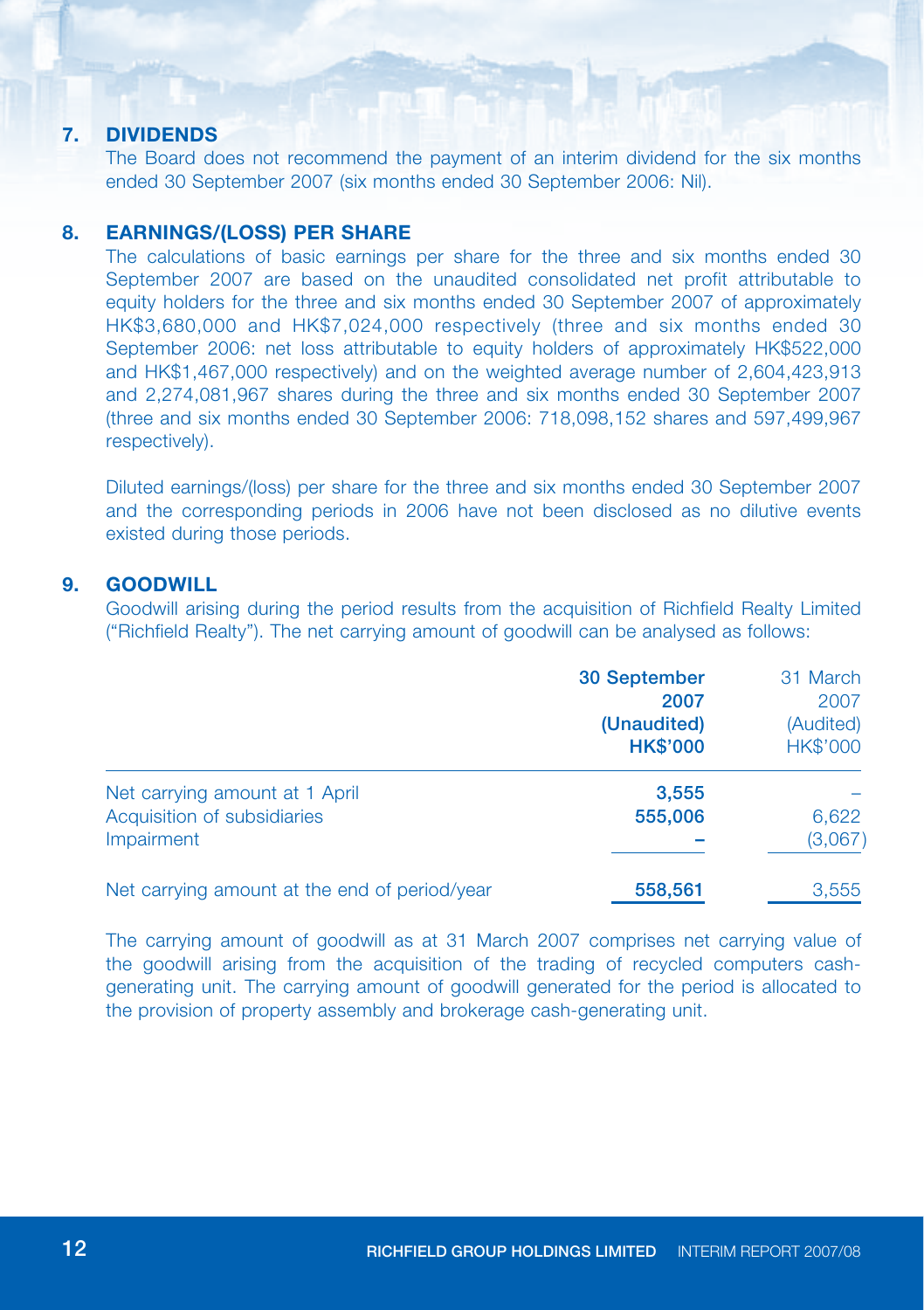#### **10. TRADE RECEIVABLES**

The Group's trading terms with its customers are mainly on credit, which generally have credit terms of up to 90 days (six months ended 30 September 2006: 90 days). The Group seeks to maintain strict control over its outstanding receivables to minimise credit risk. Overdue balances are reviewed regularly by senior management.

Ageing analysis of the Group's trade receivables as at the balance sheet dates based on the goods delivery date is as follows:

|                | 30 September    | 31 March        |
|----------------|-----------------|-----------------|
|                | 2007            | 2007            |
|                | (Unaudited)     | (Audited)       |
|                | <b>HK\$'000</b> | <b>HK\$'000</b> |
| Within 90 days | 4,876           | 7,647           |
| 91-180 days    | 481             | $\overline{4}$  |
| 181-365 days   | 254             |                 |
| Over 1 year    |                 | 14              |
|                | 5,611           | 7,665           |

### **11. TRADE PAYABLES**

Ageing analysis of the Group's trade payables as at the balance sheet dates based on the goods receipt date is as follows:

|                | 30 September<br>2007<br>(Unaudited)<br><b>HK\$'000</b> | 31 March<br>2007<br>(Audited)<br>HK\$'000 |
|----------------|--------------------------------------------------------|-------------------------------------------|
| Within 90 days | 1,274                                                  | 7,318                                     |
| 91-180 days    | 196                                                    | 491                                       |
| 181-365 days   | 473                                                    |                                           |
| Over 1 year    | 164                                                    | 11                                        |
|                | 2,107                                                  | 7,820                                     |

### **12. Convertible bonds and Promissory notes**

On 29 May 2007, the Company issued an aggregate of HK\$456,000,000 1% convertible bonds ("Convertible Bonds") and HK\$120,000,000 promissory notes, which are both due to May 2012, as part of the consideration for the acquisition of Richfield Realty. The Convertible Bonds holders have the right to convert into new shares at an initial conversion price of HK\$0.6 per share during its conversion period of five years from 29 May 2007. During the period under review, the Convertible Bonds were fully converted in 760,000,000 new shares of the Company at the conversion price of HK\$0.6 per share.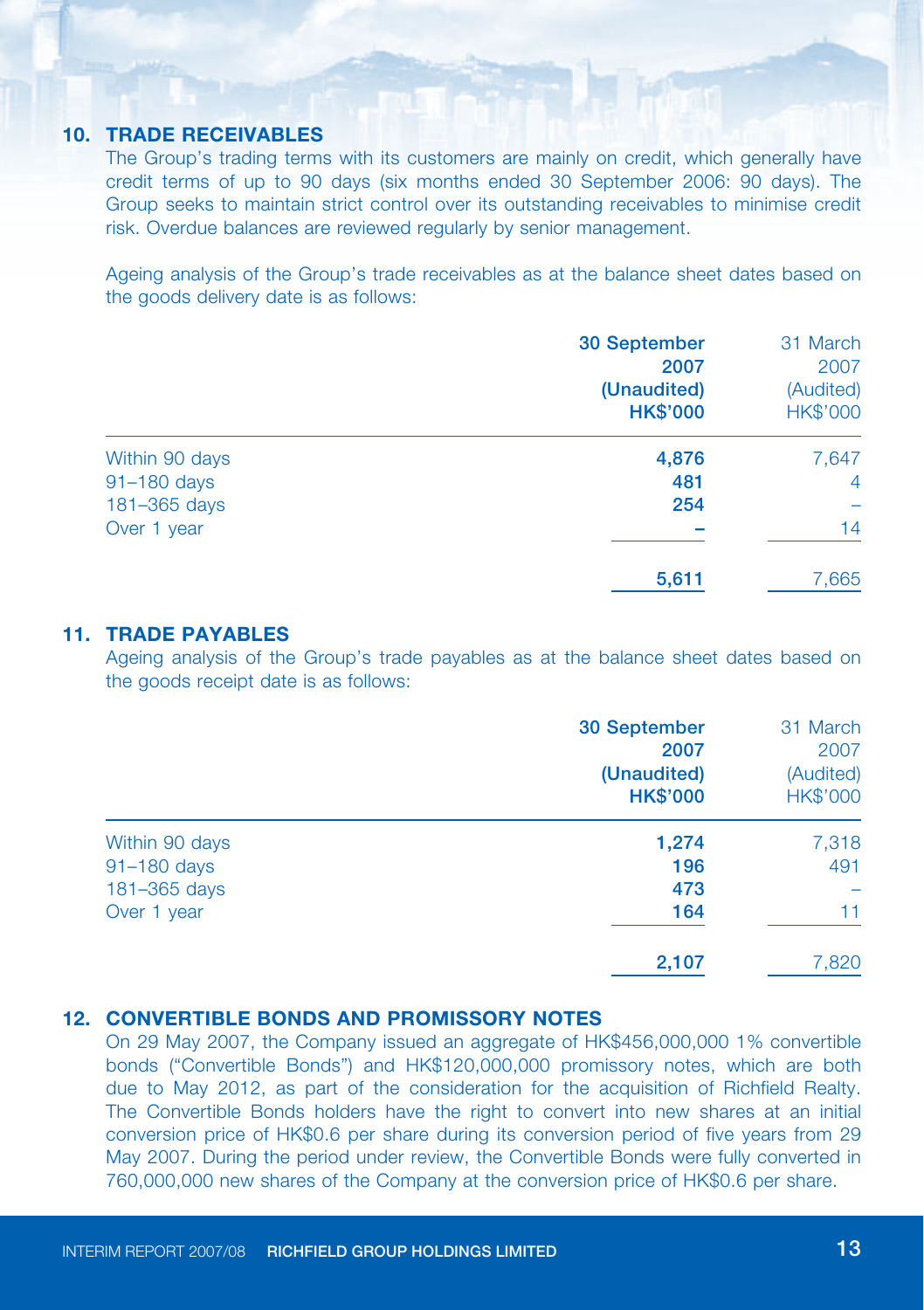### **13. Share Capital**

|                                                 | Number of shares | (Unaudited)<br><b>HK\$'000</b> |
|-------------------------------------------------|------------------|--------------------------------|
| <b>Authorised</b>                               |                  |                                |
| 10,000,000,000 ordinary shares of HK\$0.01 each | 10,000,000,000   | 100,000                        |
| Issued and fully paid                           |                  |                                |
| At 1 April 2007                                 | 1,800,000,000    | 18,000                         |
| Issue of new shares on full conversion of       |                  |                                |
| convertible bonds (Note 12)                     | 760,000,000      | 7,600                          |
| Issue of new shares on share placement          | 368,500,000      | 3,685                          |
| At 30 September 2007                            | 2,928,500,000    | 29,285                         |

The Company has a share option scheme for Directors and eligible employees and consultants of the Group. There were no outstanding share options at the beginning and end of the period.

During the period, no share options were granted and exercised.

### **14. Related party transactions**

The Group had the following material transactions with related parties during the period and the balances with related parties at the end of the periods:

|                                                                                       | Six months ended<br>30 September |                         |
|---------------------------------------------------------------------------------------|----------------------------------|-------------------------|
|                                                                                       | 2007<br><b>HK\$'000</b>          | 2006<br><b>HK\$'000</b> |
| Operating lease rental expenses in respect of<br>office premises to a related company | 260                              |                         |

The Group entered into a lease agreement with a related company, in which a Director of a subsidiary of the Group has beneficial interests, on terms mutually agreed by both parties.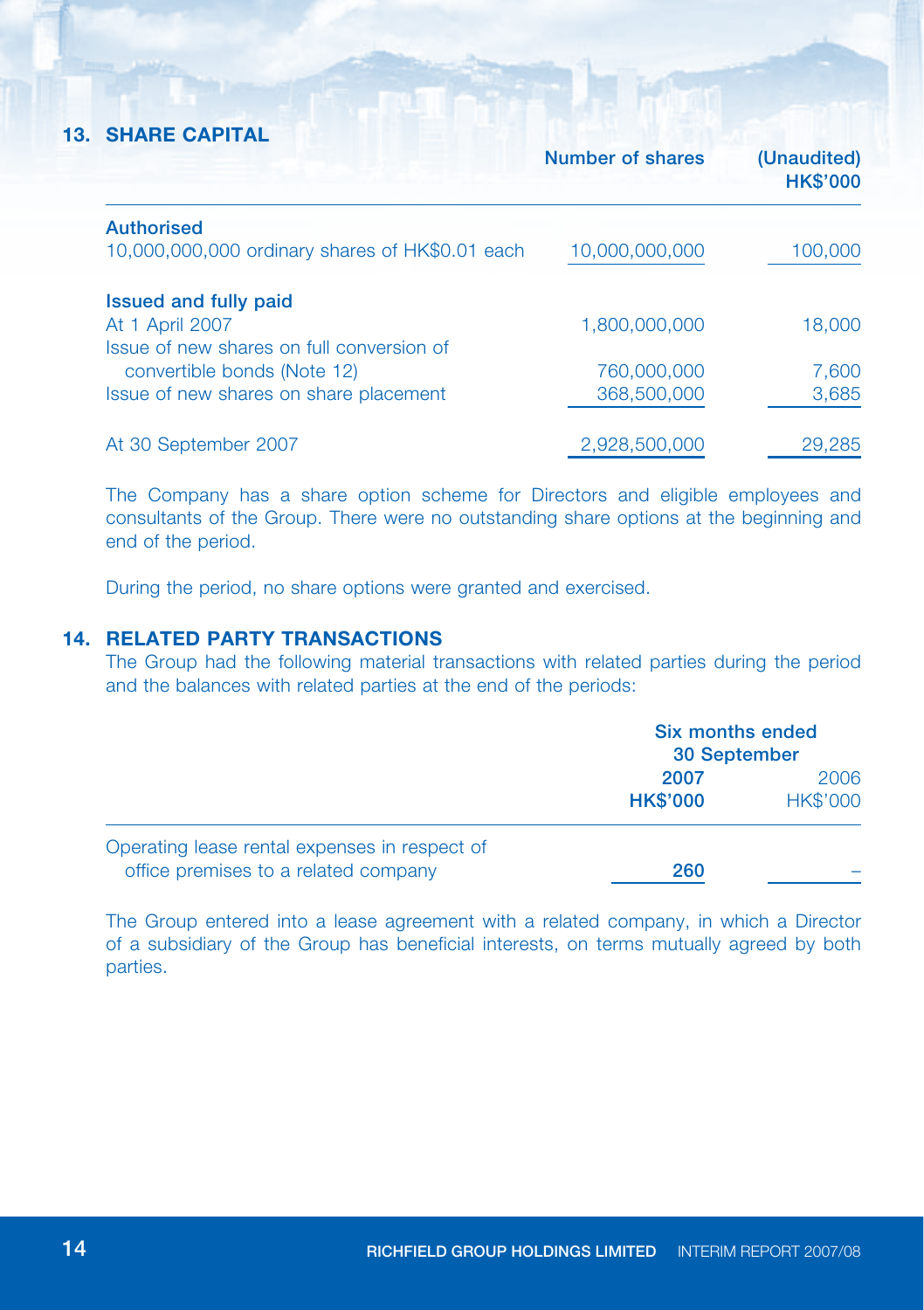## **MANAGEMENT DISCUSSION AND ANALYSIS**

The Group is principally engaged in the provision of property brokerage services, carrying out schemes for property consolidation, assembly and redevelopment, property trading in Hong Kong, the trading of recycled computers and the retail and wholesale of bags and accessories.

The Group is currently engaged in property assembly schemes for approximately 90 redevelopment projects in Hong Kong. Those projects engaged are all residential and commercial properties which are located in Hong Kong Island and Kowloon side.

The bags sold by the Group consist principally of business bags, sports bags, backpacks, handbags and wallets. The accessories sold by the Group include belts, watches, spectacles and umbrellas. The trading of recycled computers by the Group includes PCs, laptops and computer parts (such as RAM modules, LCD panels, hard disks, DVD-ROMs, plastic covers, and keyboards etc.).

## **FINANCIAL REVIEW**

#### **Results**

During the six months ended 30 September 2007, the Group recorded a turnover of approximately HK\$66.7 million (six months ended 30 September 2006: approximately HK\$25.2 million), representing an increase of approximately 164.7% as compared with the corresponding period last year. The increase was mainly attributable to the contribution of the new businesses of provision of property assembly and brokerage services and trading of recycled computer, which accounted for 31% and 35% respectively of the Group's total turnover for the current period. The turnover for retails and wholesales of bag and accessories remain steady as compared with the corresponding period last year.

The Group recorded a profit attributable to equity holders of approximately HK\$7 million, revealing a significant improvement when compared to the loss of approximately HK\$1.5 million in the corresponding period last year. The improvement was also mainly derived from the new business of provision of property assembly and brokerage services which was acquired on 29 May 2007. On the other hand, the new business of trading of recycled computer recorded an operating profit of approximately HK\$112,000 only for the six months ended 30 September 2007 because of the decreasing profit margin due to high competition. The retail and wholesales of bag and accessories recorded an operating loss for the six months ended 30 September 2007, which was mainly attributable to the decrease in turnover and dramatic cost increase.

The gross margin was increased by 121% for the six month ended 30 September 2007 because of the new business of property assembly and brokerage, which generated a gross profit of approximately 58% of the Group's total gross profit for the period. On the contrary, the gross profit margin was decreased from approximately 47.6% to 39.7% for the six month ended 30 September 2007, which is attributable to the extreme low gross profit margin for the new business of provision of trading of recycled computer.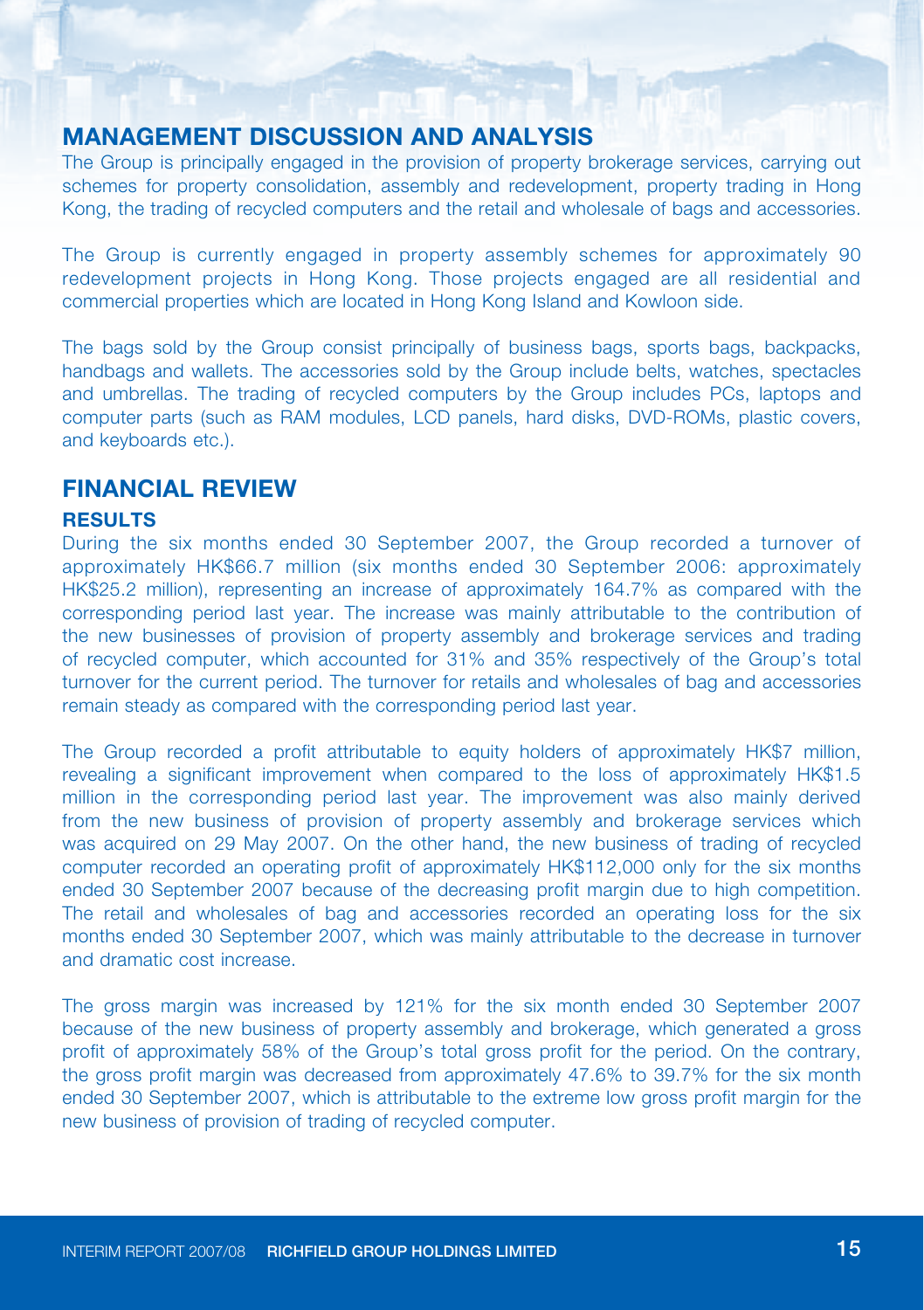The selling and distribution costs was decreased by 7% in the period under review which is mainly attributable to the reduction of the selling and distribution costs for retails and wholesales. The administrative expenses was increased by approximately 6.7% in the period under review due to the costs incurred for the new businesses of provision of property assembly and brokerage services and trading of recycled computer.

#### **Liquidity, financial resources**

During the six months ended 30 September 2007, the Group mainly financed its operations with its own working capital.

As at 30 September 2007, the Group had net current assets of approximately HK\$285.3 million (31 March 2007: HK\$30.6 million) including bank and cash balances of approximately HK\$286.2 million. As at 31 March 2007, bank and cash balances were approximately HK\$23.1 million.

As at 30 September 2007, the Group had no other secured loan (31 March 2007: 583,000, of which HK\$83,000 was repayable within one year and HK\$500,000 was repayable beyond one year but within five years).

As at 30 September 2007, the gearing ratio (defined as the ratio between total bank borrowings and total assets) was zero (30 September 2006: 0), since the Group has no bank borrowing.

#### **Capital structure**

The shares of the Company were listed on the Growth Enterprise Market of the Stock Exchange of Hong Kong Limited ("GEM") on 21 May 2002.

On 10 April 2007, the Company entered into an acquisition agreement (the "Acquisition Agreement") with Richfield (Holdings) Limited (the "RHL") to acquire Richfield Realty Limited ("Richfield Realty") and a 1% convertible bonds of HK\$456 million (the "Convertible Bonds"), which forms part of the consideration for the acquisition, were issued upon the completion on 29 May 2007. The Convertible Bonds were fully converted into the 760,000,000 shares of the Company at a conversion price of HK\$0.6 per share during the six months ended 30 September 2007.

On 9 August 2006, the Company, by way of placement of new shares, issued 368,500,000 shares to institutional investors who are third parties independent of the Company and its connected persons.

Following the completion of subscription of placement on 9 August 2006 and the full conversion of the Convertible Bonds, the total issued share capital is enlarged to 2,928,500,000 shares.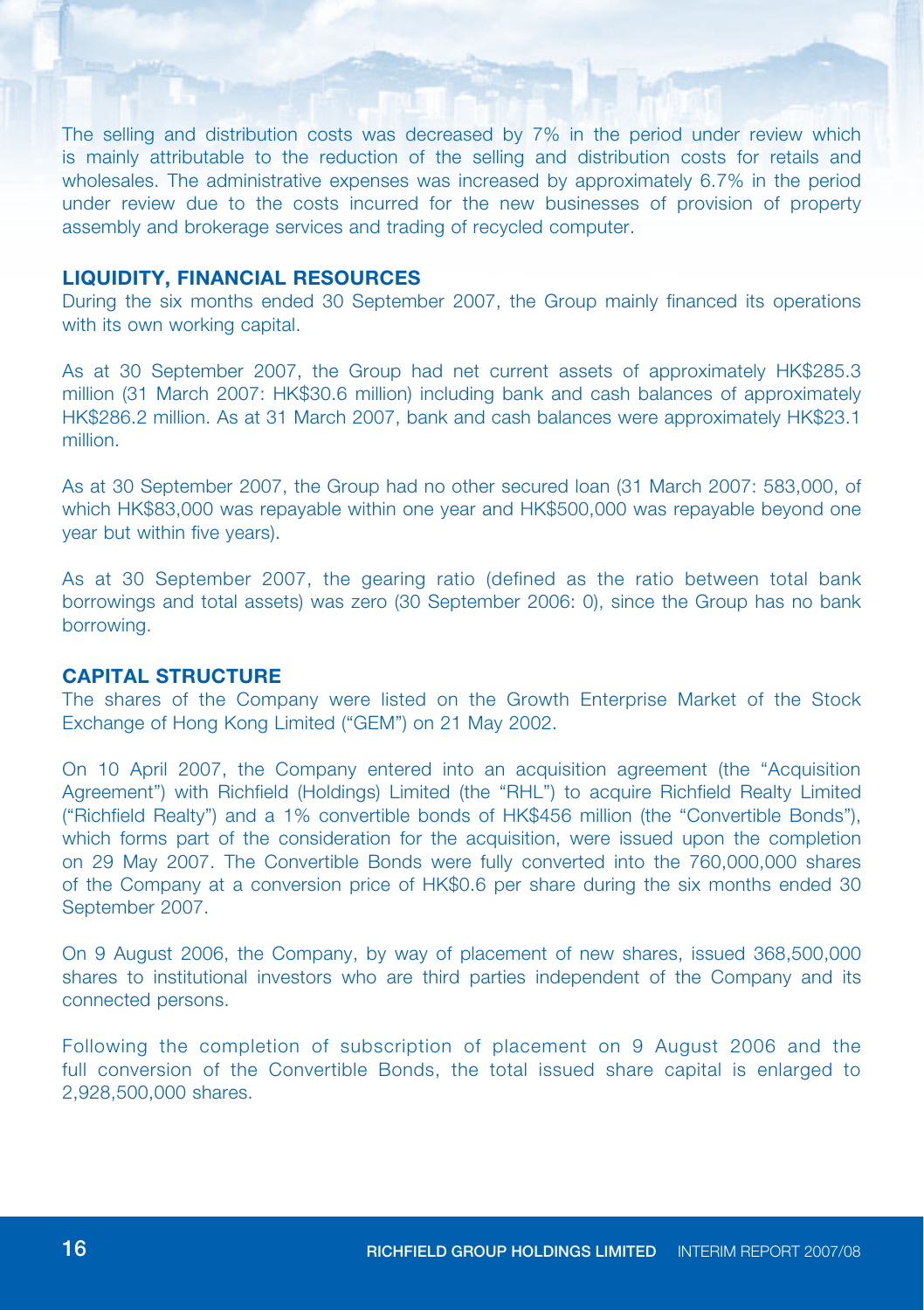#### **Material acquisitions or disposals of subsidiaries and affiliated COMPANIES companies**

On 29 May 2007, the Company completed the acquisition of the entire issued share capital of Richfield Realty, a company principally engaged in the provision of property brokerage services and carrying out schemes for property assembly and property trading in Hong Kong, from RHL for a total consideration of HK\$597 million. The consideration was satisfied as to HK\$456 million by the Company issuing the Convertible Bonds in the principal amount of HK\$456 million, as to HK\$120 million by the Company issuing promissory notes in the principal amount of HK\$120 million and as to HK\$21 million by cash. Following the abovementioned completion, Richfield Realty has become a wholly-owned principal operating subsidiary of the Company.

Apart from the acquisition above, there were no material acquisitions or disposals of subsidiaries and affiliated companies during the period.

#### **Contingent liabilities**

The Group had no material contingent liabilities as at 30 September 2007.

## **Lease and contracted commitments**

The Group leases certain of its office premises, warehouses, retail shops and department store counters under non-cancellable operating lease arrangements with lease terms ranging from one to three years.

At 30 September 2007, the Group had total future minimum lease payments in respect of noncancellable operating leases falling due as follows:

|                                                 | 30 September<br>2007<br>(Unaudited)<br><b>HK\$'000</b> | 31 March<br>2007<br>(Audited)<br><b>HK\$'000</b> |
|-------------------------------------------------|--------------------------------------------------------|--------------------------------------------------|
| Land and buildings expiring:<br>Within one year | 941                                                    | 7,876                                            |
| In the second to fifth years, inclusive         | 202                                                    | 4,178                                            |
|                                                 | 1,143                                                  | 12,054                                           |

Save for the above commitment, as at 30 September 2007, neither the Group nor the Company had any other significant commitments.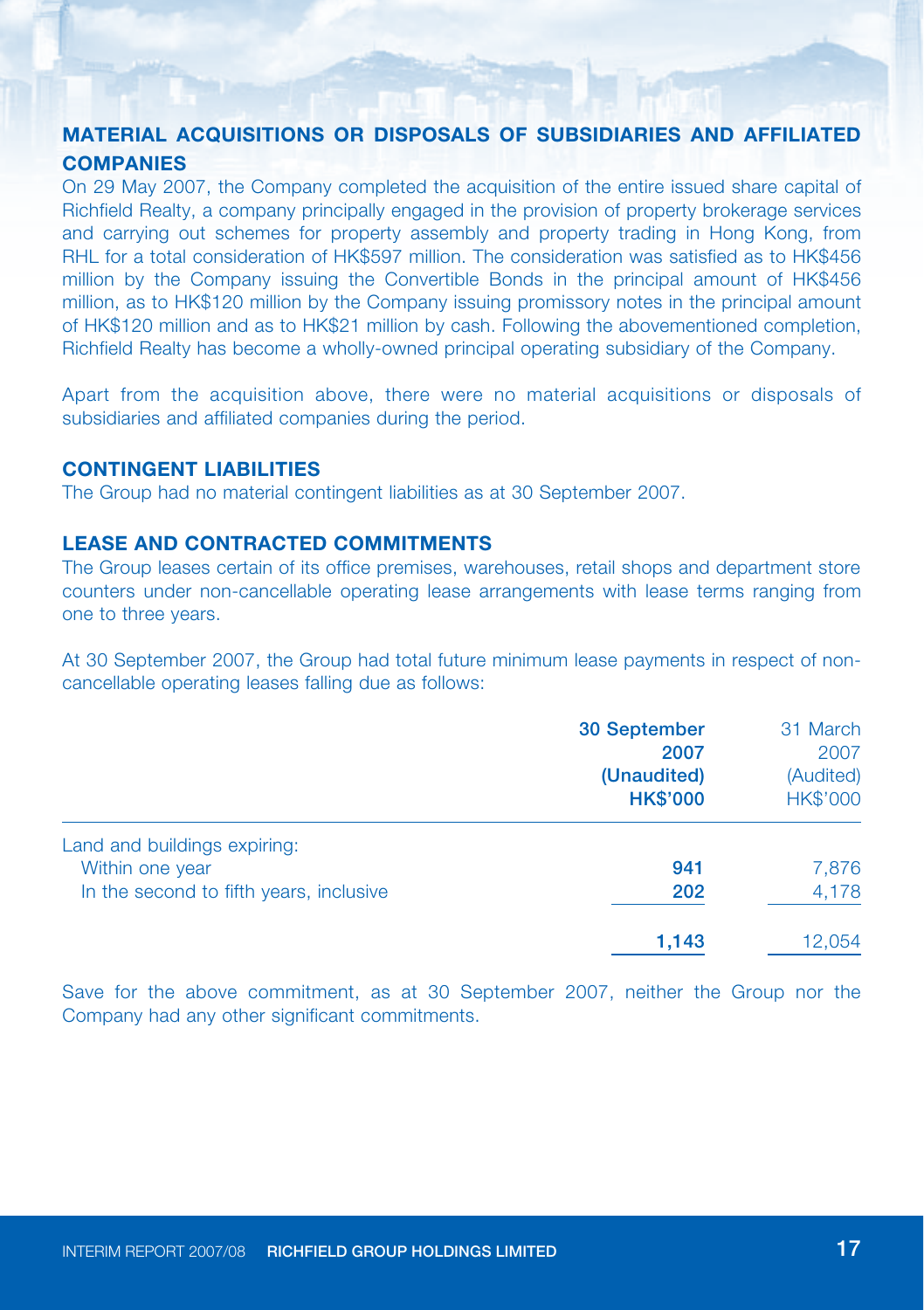#### **Foreign exchange exposure**

The Group's income and expenditure during the six months ended 30 September 2007 were denominated in United States ("US") dollars, HK dollars and Renminbi ("RMB"), and most of the assets and liabilities as at 30 September 2007 were denominated in HK dollars and RMB. Accordingly, the Board is of the view that, to certain extent, the Group is exposed to foreign currency exchange risk. For the US dollars foreign exchange exposure, the Board believes the exposure is small as the exchange rate of US dollars to HK dollars is comparatively stable. However, the Group is exposed to RMB foreign exchange exposure and fluctuation of exchange rates of RMB against HK dollars could affect the Group's results of operations. During the period under review, no hedging transaction or arrangement was made.

#### **Treasury policies**

The Group adopts a conservative approach towards its treasury policies. The Group strives to reduce exposure to credit risk by performing ongoing credit evaluations of the financial conditions of its customers. To manage liquidity risk, the Board closely monitors the Group's liquidity position to ensure that the liquidity structure of the Group's assets, liabilities and commitments can meet its funding requirements.

#### **Segment information**

#### Business segments

#### Property assembly and brokerage

Property assembly and brokerage comprised of provision of property brokerage services, carrying out schemes for property consolidation, assembly and redevelopment and property trading. Property assembly and brokerage represents approximately 31% of the total turnover which amounts to approximately HK\$20.5 million (six months ended 30 September 2006: Nil).

#### Trading of recycled computer

Trading of recycled computer comprised of trading and distribution of recycled computers and related accessories. Trading of recycled computers represents approximately 35% of the total turnover which amounts to approximately HK\$23.3 million (six months ended 30 September 2006: Nil).

#### Retail sales

Retail sales was slighthy increased by approximately 0.5%, as compared to the previous corresponding period, to approximately HK\$15.4 million (six months ended 30 September 2006: approximately HK\$15.3 million) The small increase was mainly attributed to the high competition and decrease in the number of retails outlets and the level of sales in the outlets.

#### Wholesale sales

Wholesale sales comprised sales to agents and sales to distributors, which was decreased by approximately 24% as compared to the previous corresponding period, to approximately HK\$7.5 million (six months ended 30 September 2006: approximately HK\$9.8 million). The decrease was mainly attributed to the decrease in orders from existing customers.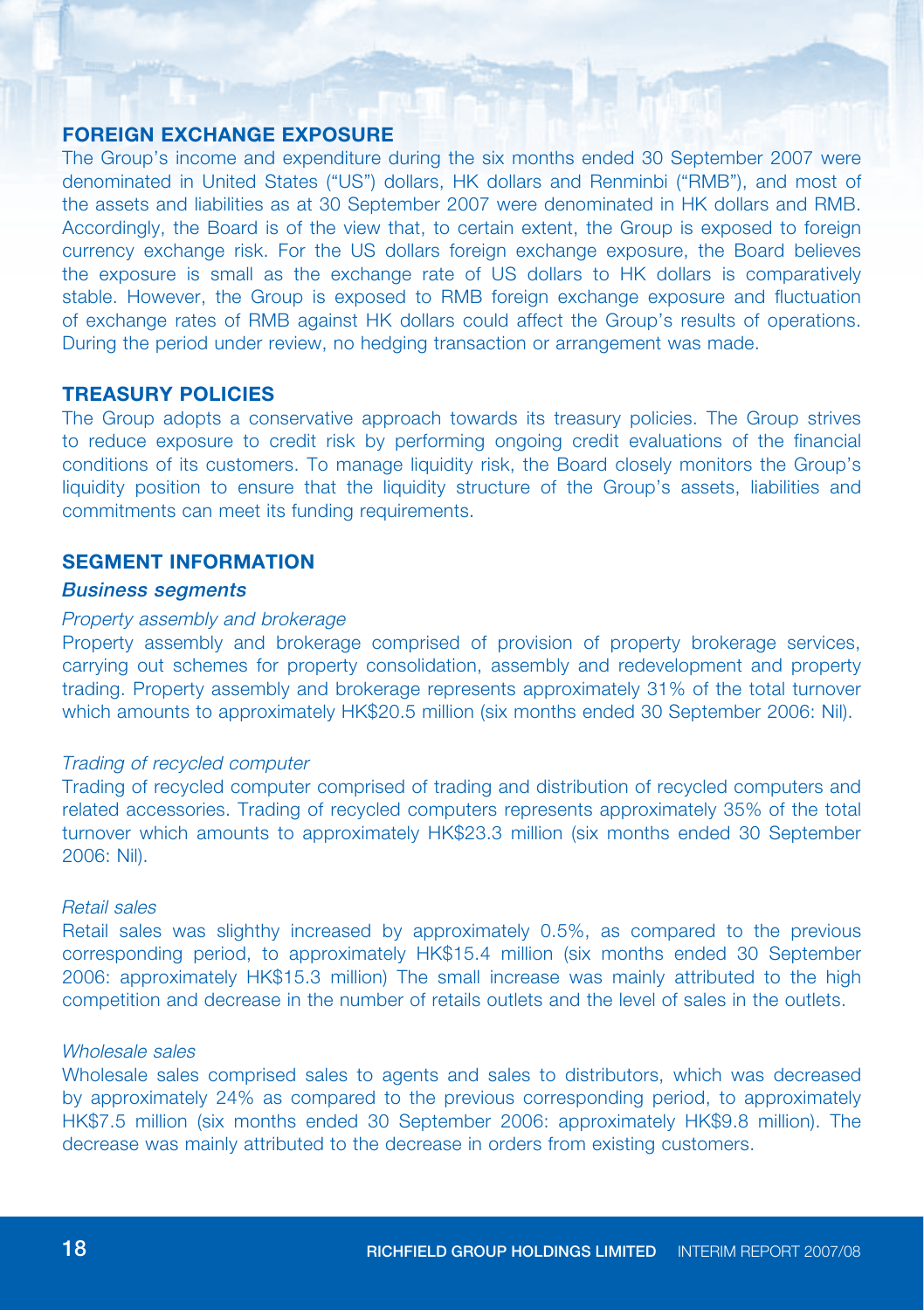#### Geographical segments

For the six months ended 30 September 2007, turnover in Hong Kong was increased significantly by approximately 211% as compared to the previous corresponding period. The increase was mainly attributed to the turnover from the new business of property assembly and brokerage and the trading of recycled computers.

For the six months ended 30 September 2007, turnover for the PRC customers was increased by approximately 6.6% as compared to the previous corresponding period. The increase was mainly attributed to the increase in wholesales to the Group's agents in the PRC.

For the six months ended 30 September 2007, turnover for Taiwan customers was decreased by approximately 26.1% as compared to the previous corresponding period. The decrease was mainly attributed to the close of the retail outlets in Taiwan in previous year.

For the six months ended 30 September 2007, turnover for Singapore customers was also decreased by approximately 31.4% as compared to the previous corresponding period. The decrease was attributed to the decrease in wholesales to the Group's agent in Singapore.

For the six months ended 30 September 2007, turnover for customers in other countries was increased by approximately 383% as compared to the previous corresponding period. The increase was mainly attributed to the increase in sales orders from countries other than above.

Please refer to note 4 to the unaudited results of this interim report for details on business and geographical segments.

#### **Employees and remuneration policies**

As at 30 September 2007, the Group had 101 (31 March 2007: 86) employees, including directors. Total staff costs (including directors' emoluments) were approximately HK\$5.6 million for the six months ended 30 September 2007 as compared to approximately HK\$4.6 million for the six months ended 30 September 2006. Remuneration is determined with reference to market terms and the performance, qualification and experience of individual employee. Yearend bonus based on individual performance will be paid to employees as recognition of and reward for their contributions. Other benefits include contributions to statutory mandatory provident fund scheme to its employees in Hong Kong and share option scheme.

### **BUSINESS REVIEW AND PROSPECTS**

In the second quarter, the Group's business continued to growth with the new income stream from business of the provision of property brokerage services, carrying out schemes for property consolidation, assembly and redevelopments and property trading in Hong Kong, after the acquisition of Richfield Realty. In the first six months, the turnover and the operating profit of property assembly and brokerage accounted for approximately 31% and 97% of the Group's total revenue and operating profit, respectively.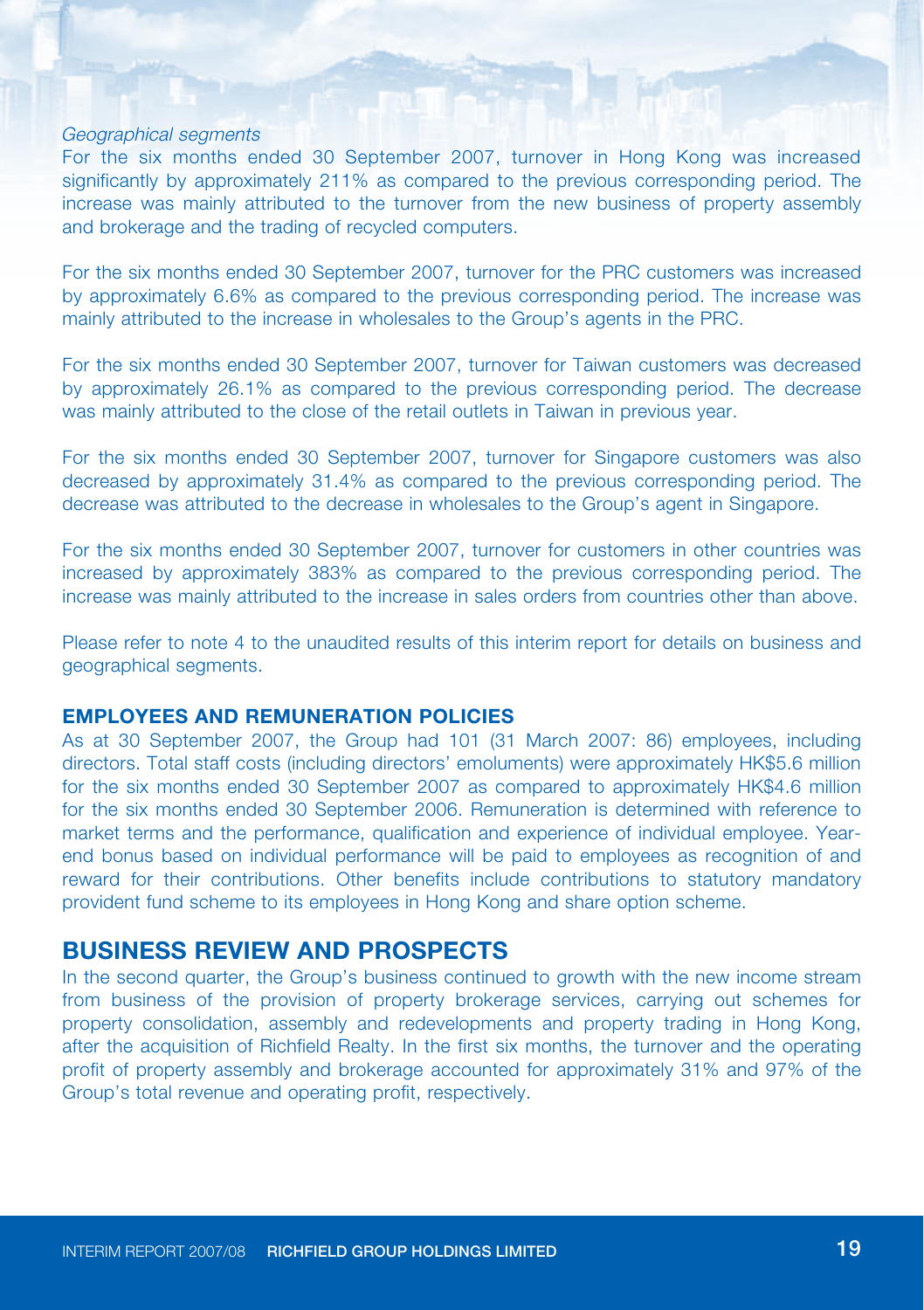Through business acquisition of Richfield Realty, the business of provision of property assembly and brokerage services and property trading has become the core business and the major income stream of the Group. The scale and business potential of our business has been substantially promoted. Since the acquisition of Richfield Realty and the share placement was completed on 29 May 2007 and 9 August 2007 respectively, the interim report cannot reflect the full results and potential of property assembly business for the period under review. Furthermore, because of the seasonal factors and the characteristic of business of the property assembly and brokerage, majority of the revenue cannot be recognised until the completion of the property assembly agreement, which will be normally in the second half year of the financial year.

As at 30 September 2007, the Group has approximately 90 property assembly projects in progress with a total site area of approximately 870,000 square feet. Among those projects in progress, there are approximately 60 projects located in Hong Kong island, which are mainly located in Midlevel, Sheung Wan and Quarry Bay, etc. and approximately 30 projects in Kowloon side, which are mainly situated in Ho Man Tin, Sham Shui Po, Mongkok, etc. The Group expects to complete a number of property assembly projects in the current financial year which are all in prime location in Hong Kong Island and Kowloon side.

In fact, the property market in Hong Kong performed strongly in 2007. The growth trend continued because of the favorable economic conditions and the strong demand from development sites in urban districts in Hong Kong. Benefited from encouraging economic environment and atmosphere and increasing demand for urban redevelopment, the Group will continue to expand its property assembly business and actively seek opportunities for potential redevelopment projects.

The business of trading of recycled computer recorded a turnover of approximately HK\$23.3 million with a net profit margin of 0.48% only during the reporting period. The turnover and net profit margin (before the impairment loss) for the period from 3 November 2006 (date of acquisition) to 31 March 2007 are HK\$37.8 million and 2.7% respectively. The low profit margin and decreasing turnover was mainly due to the high competition in the market of electric consumer products and the increasing costs of good sold.

The business of retail and wholesales of bags and accessories recorded approximately the same level of turnover in the reporting period as compared to the corresponding period last year, with a sustained operating loss. The unsatisfactory results for the reporting period was mainly attributable to the lower pricing of goods as a result of the increase of competitive and challenging business environment and the increase in operating cost and rental expenses.

Considering the competitive and challenging business environment in the business of retail and wholesale of bags and trading of recycled computer, the prospect of both businesses are challenging and they are expected to provide limited future growth and contribution to results of the Group. As a result, the Group decided to restrain from making further investments.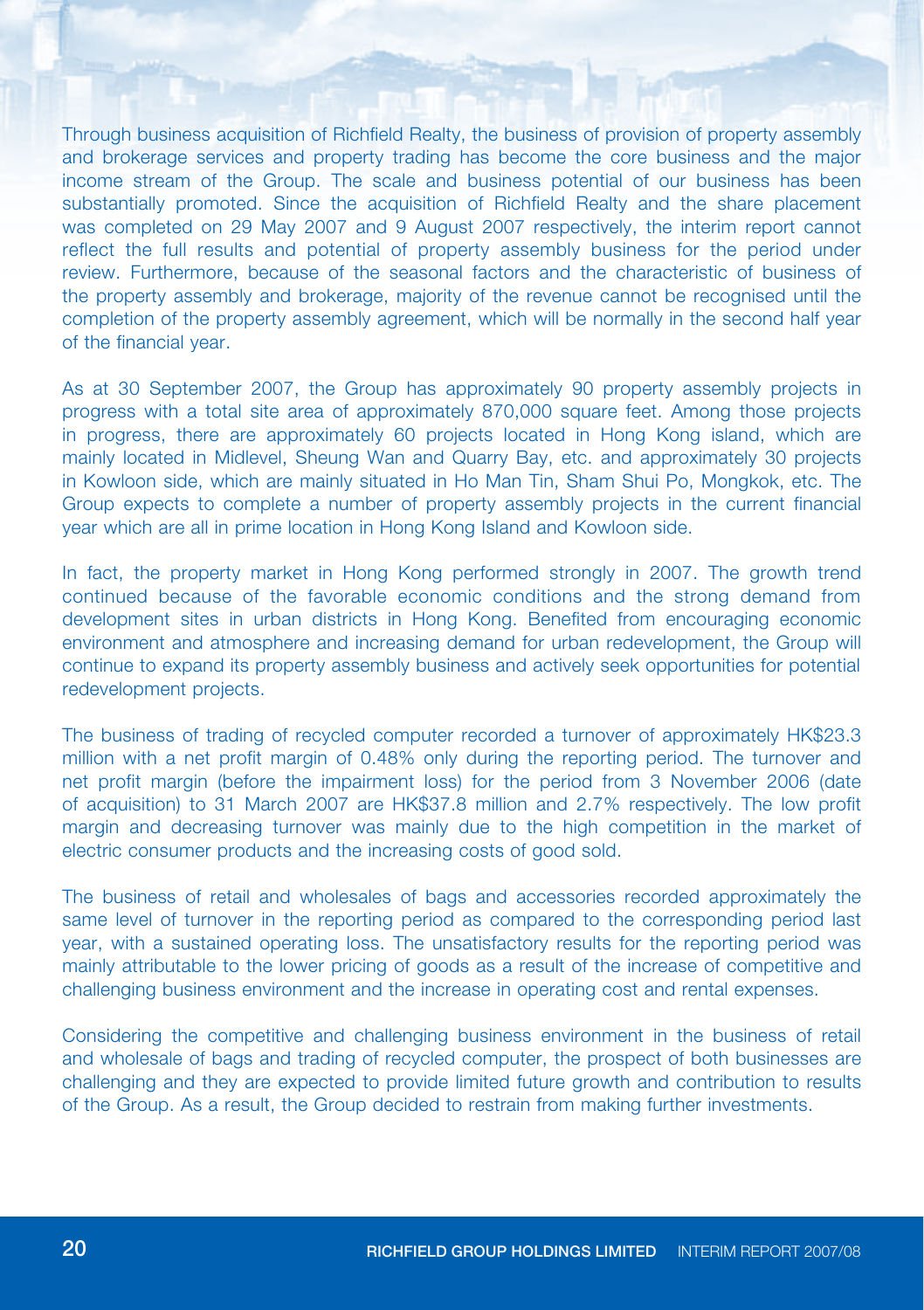## **DIRECTORS' AND CHIEF EXECUTIVES' INTERESTS AND SHORT POSITION IN THE SHARES, UNDERLYING SHARES AND DEBENTURES OF THE COMPANY OR ANY ASSOCIATED CORPORATION**

As at 30 September 2007, the interests and short positions of the directors and chief executives of the Company in the shares, underlying shares and debentures of the Company or any of its associated corporations (within the meaning of Part XV of the Securities and Futures Ordinance (Cap. 571, Laws of Hong Kong) ("SFO")) which were required to be notified to the Company and the Stock Exchange pursuant to Divisions 7 and 8 of Part XV of the SFO (including interests or short positions which they were taken or deemed to have under such provisions of the SFO) or as recorded in the register required to be kept by the Company under Section 352 of the SFO or otherwise notified to the Company and the Stock Exchange pursuant to the required standards of dealings by directors as referred to in Rules 5.46 of the GEM Listing Rules, were as follows:

|                                          | <b>Number of Shares</b> |                       |               | Approximate                   |
|------------------------------------------|-------------------------|-----------------------|---------------|-------------------------------|
| <b>Director</b>                          | Personal<br>interest    | Corporate<br>interest | <b>Total</b>  | percentage of<br>shareholding |
| Mr. Pong Wai San,<br>Wilson ("Mr. Pong") | 306,000,000             | 936,794,000<br>(Note) | 1.242.794.000 | 42.44%                        |

Note: These shares are beneficially owned by Virtue Partner Group Limited, a company wholly owned by Mr. Pong.

All the interests disclosed above represent long position in the shares of the Company.

Save as disclosed above, as at 30 September 2007, none of the directors and chief executives of the Company had any other interests or short positions in any shares, underlying shares or debentures of the Company or any of its associated corporation (within the meaning of Part XV of the SFO) which were required to be notified to the Company and the Stock Exchange pursuant to Divisions 7 and 8 of Part XV of the SFO (including interests or short positions which they were taken or deemed to have under such provisions of the SFO), or which were required to be recorded in the register kept by the Company under Section 352 of the SFO or otherwise notified to the Company and the Stock Exchange pursuant to Rules 5.46 of the GEM Listing Rules.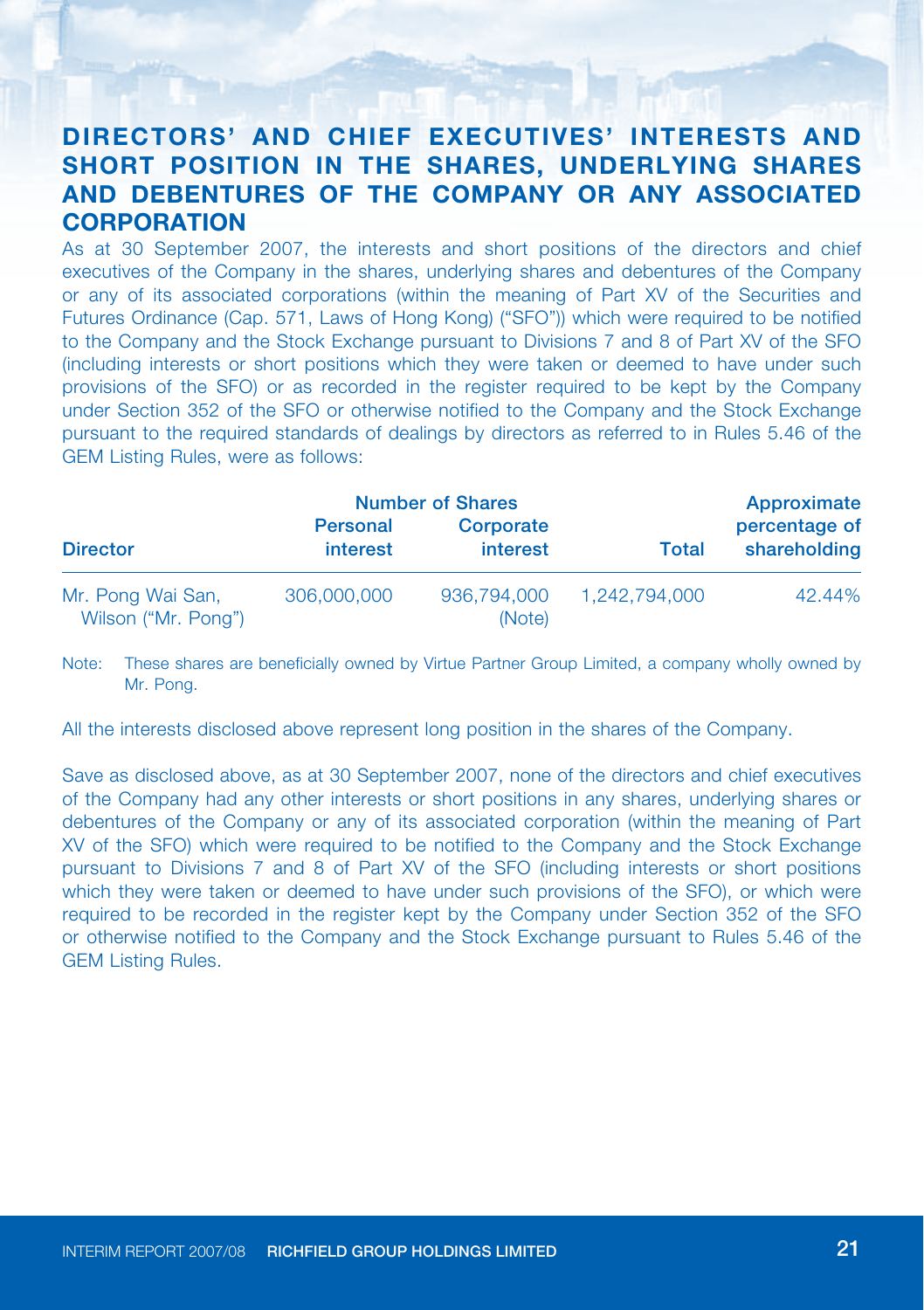## **SUBSTANTIAL SHAREHOLDERS' INTERESTS IN SHARES**

As at 30 September 2007, other than the interests of certain directors as disclosed under the section headed "Directors' and chief executives' interests and short positions in the shares, underlying shares and debentures of the company or any associated corporation" above, the interest or short positions of person in the shares and underlying shares and debentures of the Company which would fall to be disclosed to the Company under the provisions of Divisions 2 and 3 of Part XV of the SFO or, who is, directly or indirectly, interested in 5% or more of the nominal value of any class of share capital carrying rights to vote in all circumstances at general meetings of any other members of the Group, or any other substantial shareholders whose interests or short positions were recorded in the register required to be kept by the Company under Section 336 of the SFO were as follows:

| Name of shareholder                                           | Capacity in<br>which shares<br>are held | Number of<br>issued shares | Percentage of<br>the issued<br>share capital |
|---------------------------------------------------------------|-----------------------------------------|----------------------------|----------------------------------------------|
| Ms. Tung Ching Yee, Helena<br>(Note 1)                        | <b>Family interest</b>                  | 1.242.794.000              | 42.44%                                       |
| Virtue Partner Group Limited<br>(Note 2)                      | <b>Beneficial owner</b>                 | 936,794,000                | 31.99%                                       |
| Richfield (Holdings) Limited<br>(Note 3)                      | <b>Beneficial owner</b>                 | 760,000,000                | 25.95%                                       |
| Mr. Au Wing Wah<br>$("Mr. Au")$ (Note 3)                      | Interest in controlled<br>corporation   | 760,000,000                | 25.95%                                       |
| Ms. Kong Pik Fan (Note 4)                                     | <b>Family interest</b>                  | 760,000,000                | 25.95%                                       |
| <b>Integrated Asset Management</b><br>(Asia) Limited (Note 5) | <b>Beneficial owner</b>                 | 195,420,000                | 6.67%                                        |
| Mr. Yam Tak Cheung<br>("Mr. Yam") (Note 5)                    | Interest in controlled<br>corporation   | 195,420,000                | 6.67%                                        |

Notes:

- 1. Ms. Tung Ching Yee, Helena is the wife of Mr. Pong and accordingly deemed to be interested in the shares beneficially owned by Mr. Pong in his own capacity and through his controlled corporation, Virtue Partner Group Limited, under SFO.
- 2. These shares are beneficially owned by Virtue Partner Group Limited, a company wholly owned by Mr. Pong.
- 3. These shares are beneficially owned by Richfield (Holdings) Limited, a company wholly owned by Mr. Au, and therefore Mr. Au deemed to be interested in the shares owned by Richfield (Holdings) Limited, under SFO.
- 4. Ms. Kong Pik Fan is the wife of Mr. Au and accordingly deemed to be interested in the shares beneficially owned by Mr. Au in his own capacity and through his controlled corporation, Richfield (Holdings) Limited, under SFO.
- 5. These shares are beneficially owned by Integrated Asset Management (Asia) Limited, a company wholly owned by Mr. Yam, and therefore Mr. Yam deemed to be interested in the shares owned by Integrated Asset Management (Asia) Limited, under SFO.

All the interests disclosed above represent long position in shares of the Company.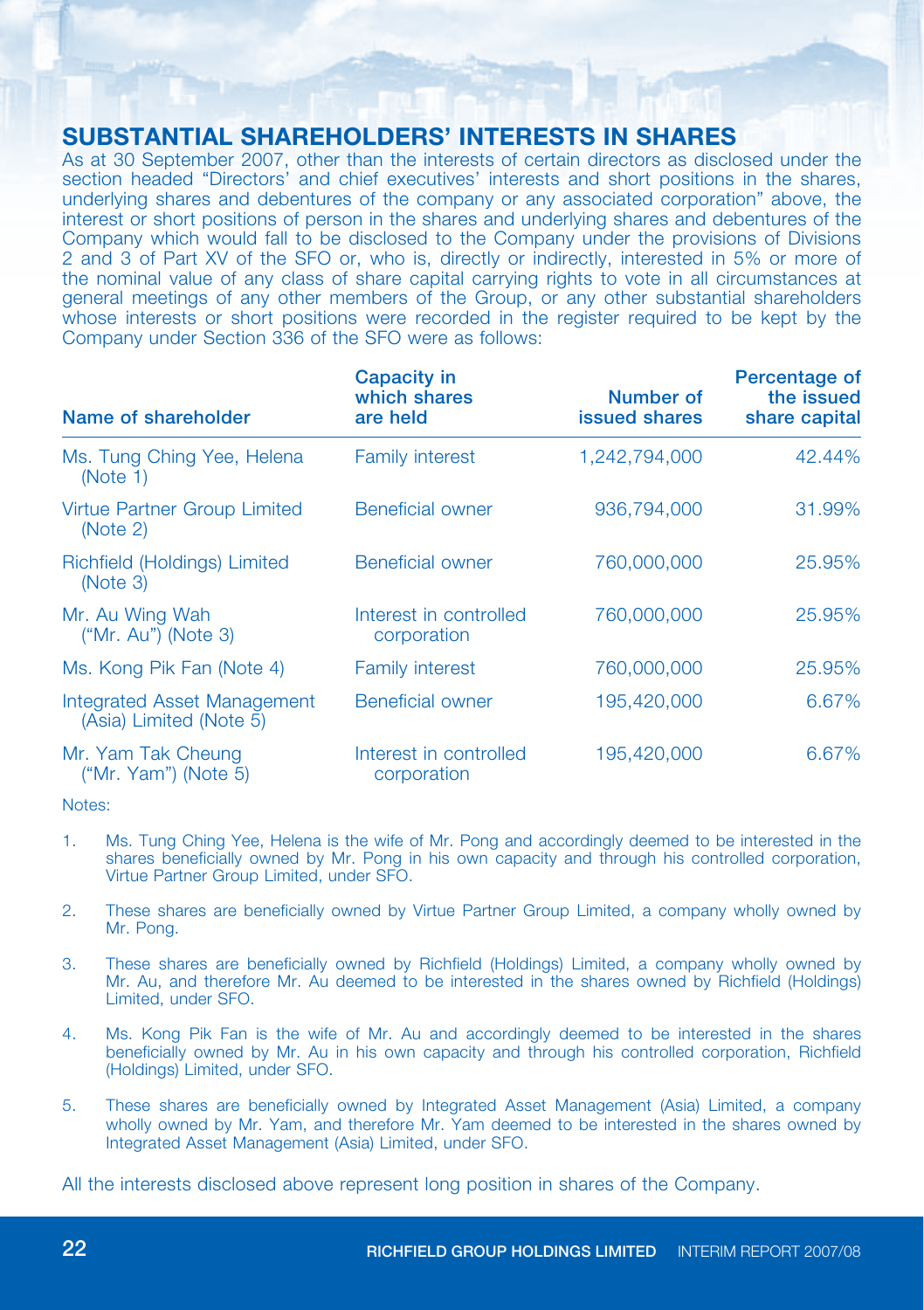Save as disclosed above, as at 30 September 2007, the directors of the Company were not aware of any other person (other than the directors and chief executive of the Company) who had an interest or short position in the shares or underlying shares of the Company which would fall to be disclosed to the Company under the provisions of Divisions 2 and 3 of Part XV of the SFO or, who is, directly or indirectly, interested in 5% or more of the nominal value of any class of share capital carrying rights to vote in all circumstances at general meetings of any other members of the Group, or any other substantial shareholders whose interests or short positions were recorded in the register required to be kept by the Company under Section 336 of the SEO.

## **DIRECTOR'S RIGHTS TO ACQUIRE SHARE OR DEBENTURES**

Apart from as disclosed under the heading "Directors' and chief executives' interests and short positions in the shares, underlying shares and debentures of the company or any associated corporation" above, at no time during the reporting period were rights to acquire benefits by means of the acquisition of shares in or debentures of the Company or of any other body corporate granted to any directors or their respective spouse or children under 18 years of age, or were any such rights exercised by them; or was the Company, its holding company or any of its subsidiaries a party to any arrangements to enable the directors, their respective spouse or children under 18 years of age to acquire such rights in the Company or any other body corporate.

## **PURCHASE, REDEMPTION OR SALE OF THE LISTED SECURITIES OF THE COMPANY**

Neither the Company, nor any of its subsidiaries has purchased, redeemed or sold any of the Company's listed shares during the six months ended 30 September 2007.

## **DIRECTOR'S INTERESTS IN COMPETING INTERESTS**

As at the date of this report, none of the directors, the management shareholders of the Company and their respective associates (as defined in the GEM Listing Rules) had any interest in a business which causes or may cause a significant competition with the business of the Group and any other conflicts of interest which any such person has or may have with the Group.

## **CODE OF CONDUCT REGARDING SECURITIES TRANSACTIONS BY DIRECTORS**

The Company has adopted a code of conduct regarding securities transactions by directors on terms no less exacting than the required standard of dealings set out in Rules 5.48 to 5.67 of the GEM Listing Rules. The Company was not aware of any non-compliance with such required standard of dealings and its code of conduct regarding securities transactions throughout the six months ended 30 September 2007.